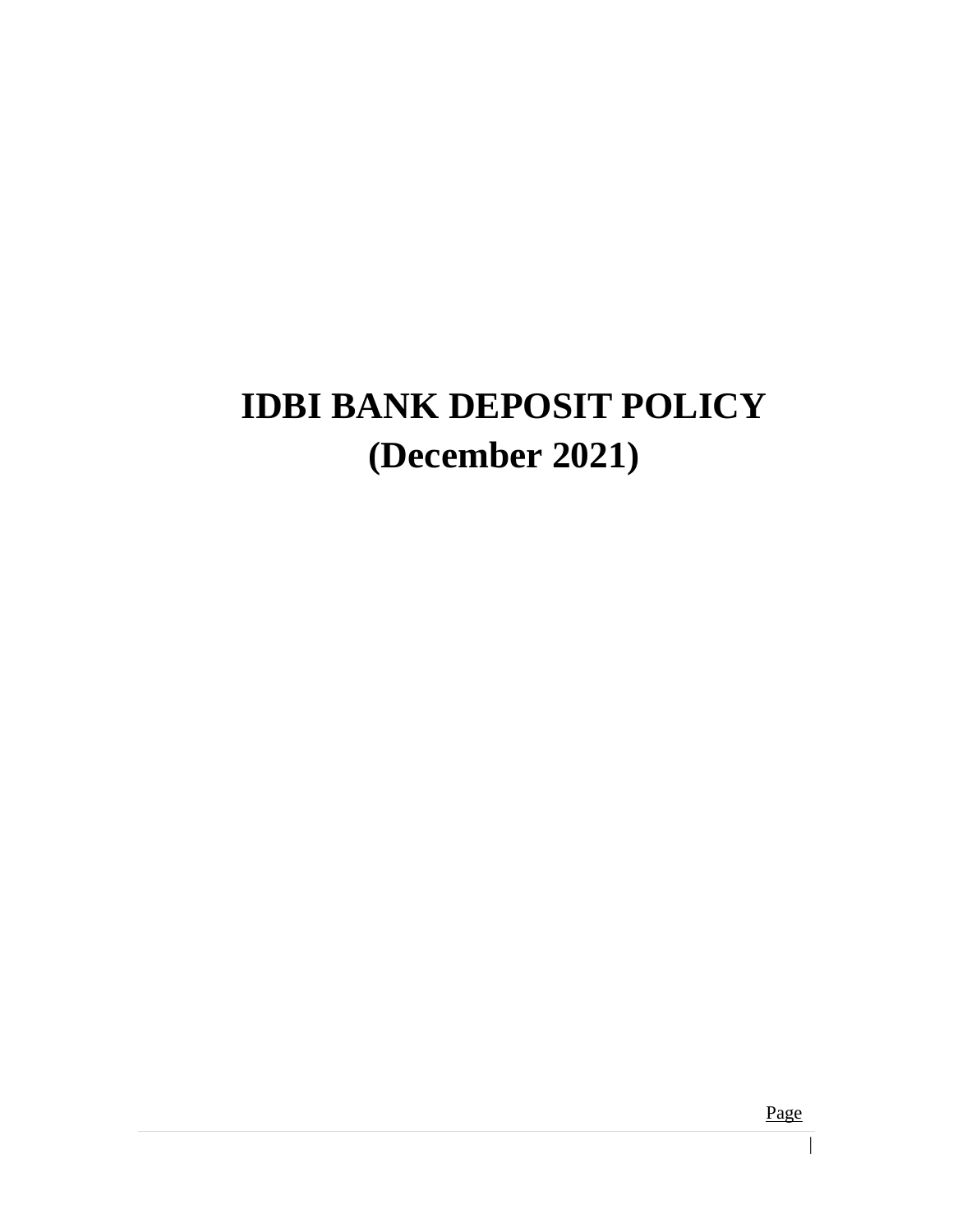# **1. Preamble**

# **2. Types of Deposit Account**

# **3. Account Opening and Operations of Deposit Accounts**

|    | 3.1                 | <b>Account Opening</b>                                       | 4  |
|----|---------------------|--------------------------------------------------------------|----|
|    | 3.2                 | <b>Operations of Deposit Accounts</b>                        | 8  |
|    | 3.3                 | Mandate                                                      | 9  |
|    | 3.4                 | Addition or Deletion of the name/s of joint account holders  | 10 |
|    | 3.5                 | Nomination                                                   | 10 |
|    | 3.6                 | Minors' Account                                              | 11 |
|    | 3.7                 | Account of illiterate/Blind/Persons with autism/Transgenders | 11 |
|    | 3.8                 | <b>Transfer of Account</b>                                   | 12 |
|    | 3.9                 | <b>Account Statement</b>                                     | 13 |
|    | 3.10                | Debit Card Hot Listing                                       | 13 |
|    | 3.11                | <b>Stop Payment Facility</b>                                 | 13 |
|    | 3.12                | <b>Dormant Accounts</b>                                      | 13 |
|    | 3.13                | Interest Payment – Savings Bank                              | 14 |
|    | 3.14                | Interest Payment - Term Deposit                              | 14 |
|    | 3.15                | Calculation of Interest and different methodologies          | 16 |
|    | 4. Term Deposit     |                                                              |    |
|    | 4.1                 | Type of Term Deposit                                         | 17 |
|    | 4.2                 | Premature Withdrawal of Term Deposit                         | 19 |
|    | 4.3                 | Premature Renewal of Term Deposit                            | 19 |
|    | 4.4                 | Renewal of Overdue Term Deposit                              | 20 |
|    | 4.5                 | <b>Advances Against Deposits</b>                             | 20 |
|    | 4.6                 | Settlement of dues in Deceased Deposit Account               | 20 |
|    | 4.7                 | Interest payable on term deposit in Deceased Account         | 21 |
|    |                     | 5. Other Important Information                               |    |
|    | 5.1                 | <b>Customer Information</b>                                  | 22 |
|    | 5.2                 | Privacy / Confidentiality of Customers Accounts              | 22 |
|    | 5.3                 | Collection of local / outstation cheques                     | 22 |
|    | 5.4                 | <b>Insurance cover for Deposits</b>                          | 22 |
|    | 5.5                 | Safe Deposit Lockers                                         | 23 |
|    | 5.6                 | Extension of alternate deliver channels to Customers         | 23 |
|    | 5.7                 | SuoMotu Closure and Freezing of Account                      | 24 |
|    | 5.8                 | Redressal of complaint and grievances                        | 25 |
| 6. |                     | <b>NRI Deposits (NRE/NRO/ FCNR)</b>                          | 26 |
| 7. |                     | <b>Effective Date of FCNR Deposits</b>                       | 31 |
| 8. |                     | <b>Portfolio Investment Scheme (PIS)</b>                     | 32 |
| 9. | <b>RFC</b> Accounts |                                                              | 32 |
|    |                     | 10. Post –facto change in policy matters                     | 32 |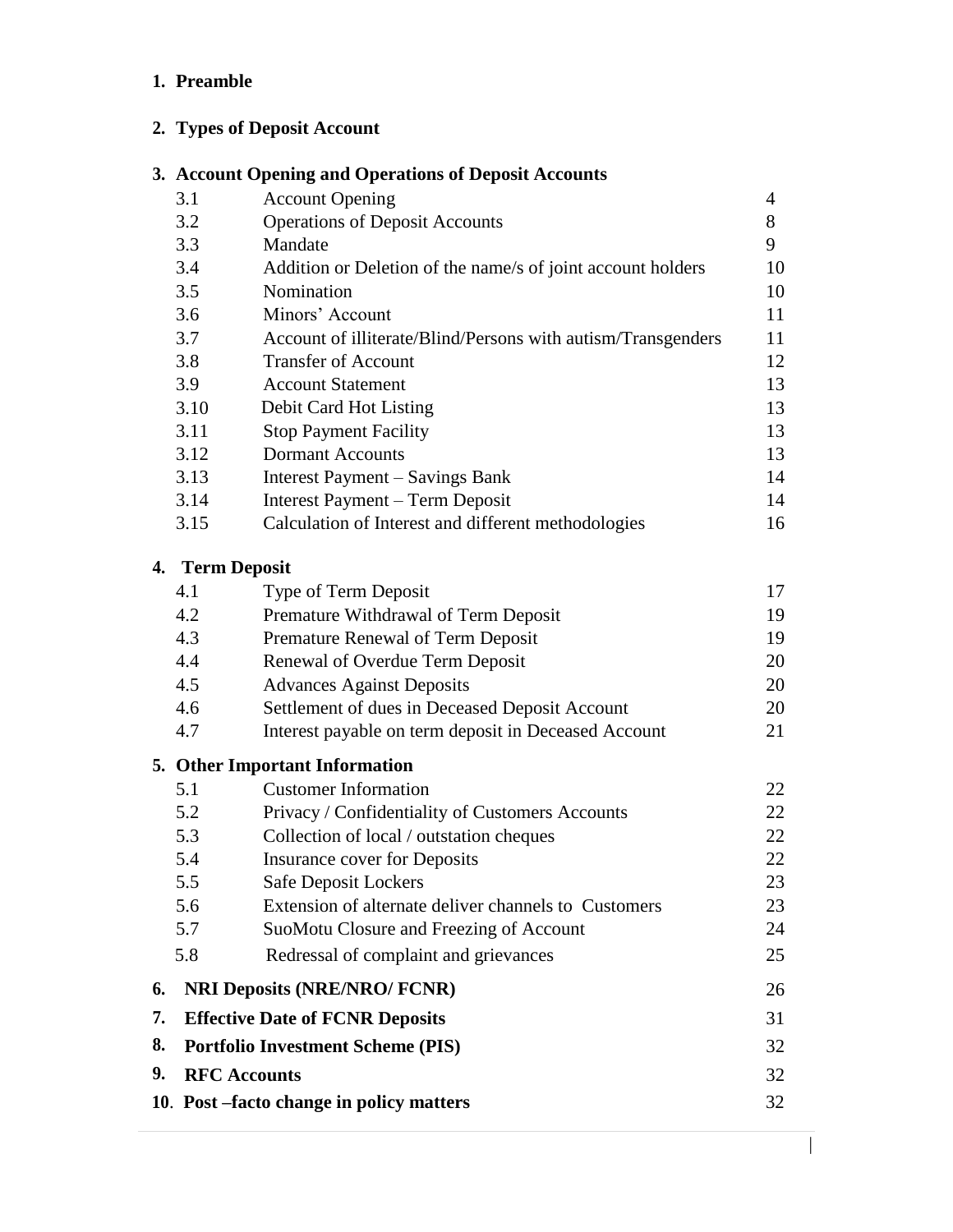#### **DEPOSIT POLICY**

#### **1. PREAMBLE**

1.1. One of the important functions of the Bank is to accept deposits from the public for the purpose of lending. In fact, depositors are the major stakeholders of the Banking System. The depositors and their interests form the key area of the regulatory framework for banking in India and this has been enshrined in the Banking Regulation Act, 1949. The Reserve Bank of India is empowered to issue directives / advices on interest rates on deposits and other aspects regarding conduct of deposit accounts from time to time. With liberalization in the financial system and deregulation of interest rates, banks are now free to formulate deposit products within the broad guidelines issued by RBI.

1.2. This policy document on deposits outlines the guiding principles in respect of formulation of various deposit products offered by the Bank and terms and conditions governing the conduct of the account. The document recognizes the rights of depositors and aims at dissemination of information with regard to various aspects of acceptance of deposits from the members of the public, conduct and operations of various deposits accounts, payment of interest on various deposit accounts, closure of deposit accounts, method of disposal of deposits of deceased depositors, etc., for the benefit of customers. It is expected that this document will impart greater transparency in dealing with the individual customers and create awareness among customers of their rights. The ultimate objective is that the customer will get services they are rightfully entitled to receive without demand.

While adopting this policy, the Bank reiterates its commitment to individual customers outlined in Code of Banks Commitment to Customers. This document is a broad framework under which the rights of common depositors are recognized. Detailed operational instructions on various deposit schemes and related services will be issued from time to time.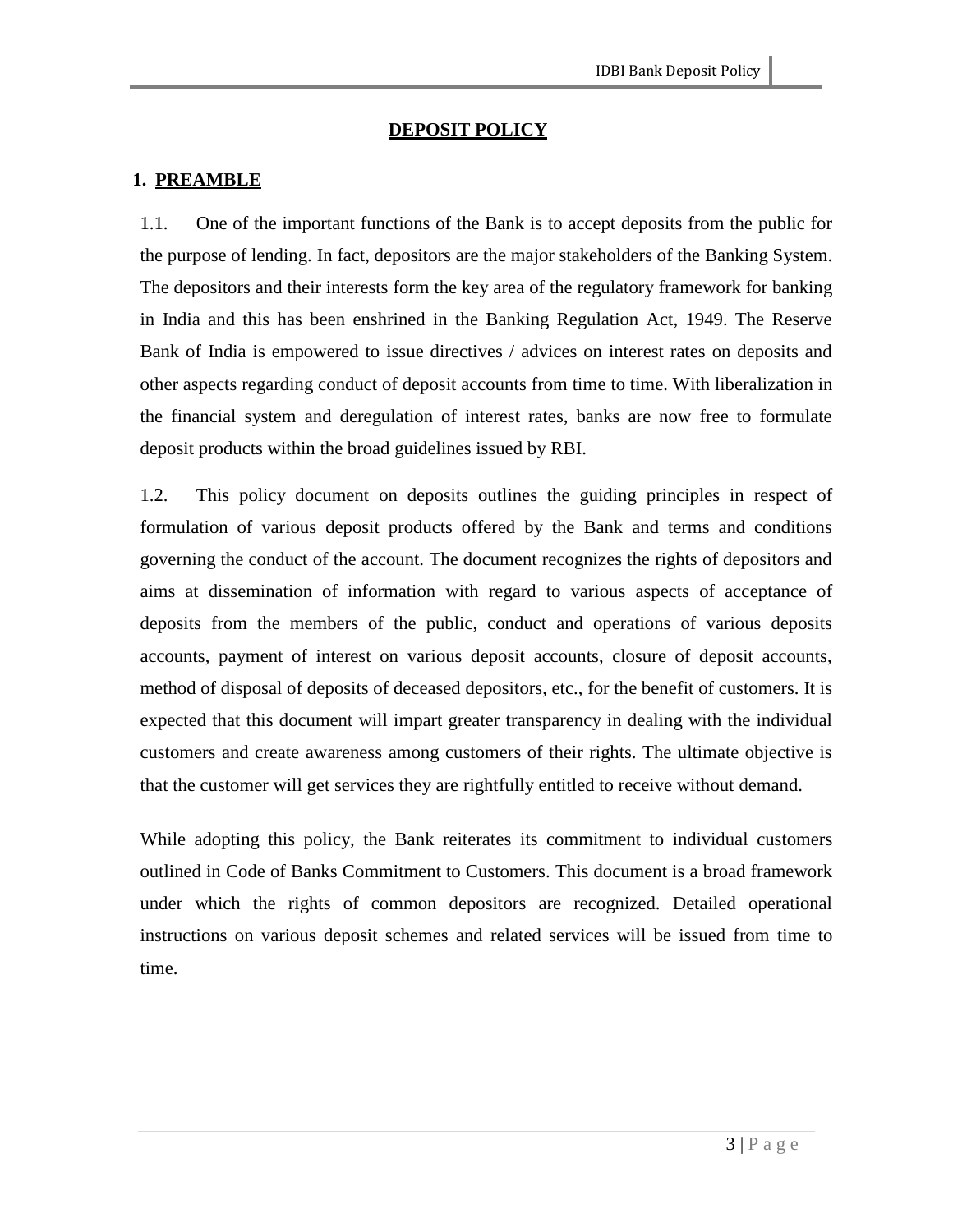#### **2. TYPES OF DEPOSITACCOUNTS**

While various deposit products offered by the Bank are assigned different names. The deposit products can be categorized broadly into the following types. Definition of major deposits schemes are as under: -

- i) **"Demand deposits"** means a deposit received by the Bank which is withdrawable on demand by the depositor;
	- **a) "Savings deposits"** means a form of demand deposit which is subject to restrictions as to the number of withdrawals as also the amounts of withdrawals permitted by the Bank during any specified period;
	- **b)** "**Current Account Deposits**" means a form of demand deposit wherefrom withdrawals are allowed any number of times depending upon the balance in the account or up to a particular agreed amount and also includes other deposit accounts which are neither Savings Deposit nor Term Deposit.
- ii) **"Term deposit"** means a deposit received by the Bank for a fixed period withdrawable only after the expiry of the fixed period and include deposits such as Recurring / Fixed Deposits /Sweep-in deposits (held in units) or any other form of Fixed Deposits.

## **3. ACCOUNT OPENING AND OPERATION OF DEPOSITACCOUNTS 3.1. Account Opening**

The Bank will provide its customers with details of various types of accounts that they may open with the Bank. Customers can make a choice on what type of account best suits them, based on their requirements and applicable guidelines.

i) The Bank before opening any deposit account will carry out due diligence as required under "Know Your Customer" (KYC) guidelines and all guidelines issued by the RBI vide Master Directions on Know Your Customer (KYC) 2016 (as amended from time to time) existing policy of the Bank on KYC Norms and AML measures and guidelines issued by the Indian Bank's Association (IBA) and the Bank till date. Further, the Bank will seek Re-KYC as and when required under the applicable Master Direction or necessitated under an emerged situation or circumstance. It would be the responsibility of the Customer to submit the Re-KYC as and when sought by the Bank.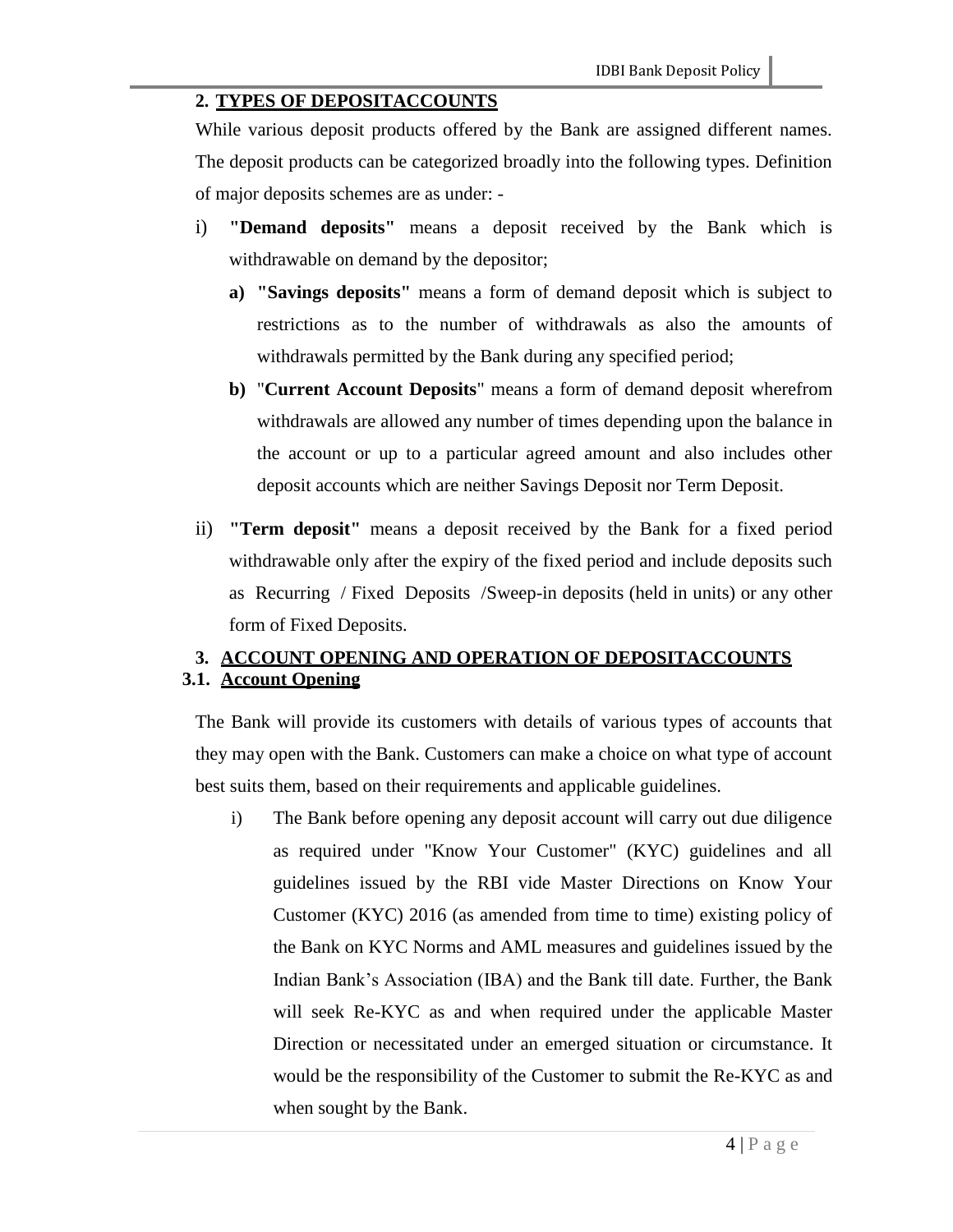ii) The bank is committed to provide basic banking services to disadvantaged sections of the society. Bank will offer Basic Savings Bank Account (BSBD) to this segment.

The BSBD Account shall have the following features:

- a. No requirement of minimum balance
- b. Free deposit of cash at bank branch as well as ATMs/CDMs
- c. Free receipt/ credit of money through any electronic channel or by means of deposit /collection of cheques drawn by Central/State Government agencies and departments.
- d. No limit on number and value of deposits that can be made in a month subject to transactional restrictions as applicable to small A/cs.
- e. Four Free withdrawals in a month, including ATM withdrawals. The free withdrawals available to the BSBD Account holders can be made at all ATMs (own-bank/other bank ATMs).Applicable Charges over and above the respective transaction charges will be levied beyond Four and upto 10 withdrawals in a month. No withdrawal beyond 10th withdrawal permitted.
- f. Free ATM-cum-Debit Card

Bank shall provide additional value-added services, including issue of cheque book, beyond the above minimum facilities, which may/may not be priced (in nondiscriminatory manner) subject to disclosure. The availing of such additional services shall be at the option of the customers. However, while offering such additional services, bank shall not require the customer to maintain a minimum balance.

The Bank has a separate product for opening accounts of beneficiaries of various Central / State Government Schemes including scholarship for students which is without any restriction for 'minimum balance' requirement or 'total credit limit'. Further, the account is not being considered for classification as in-operative/dormant due to non-operation in the account.

Before opening a BSBD account, bank shall take a declaration from the customer that he/she is not having a BSBD account in any other bank.

iii) The account opening forms and other material would be provided to the prospective customer by the Bank. The same will contain details of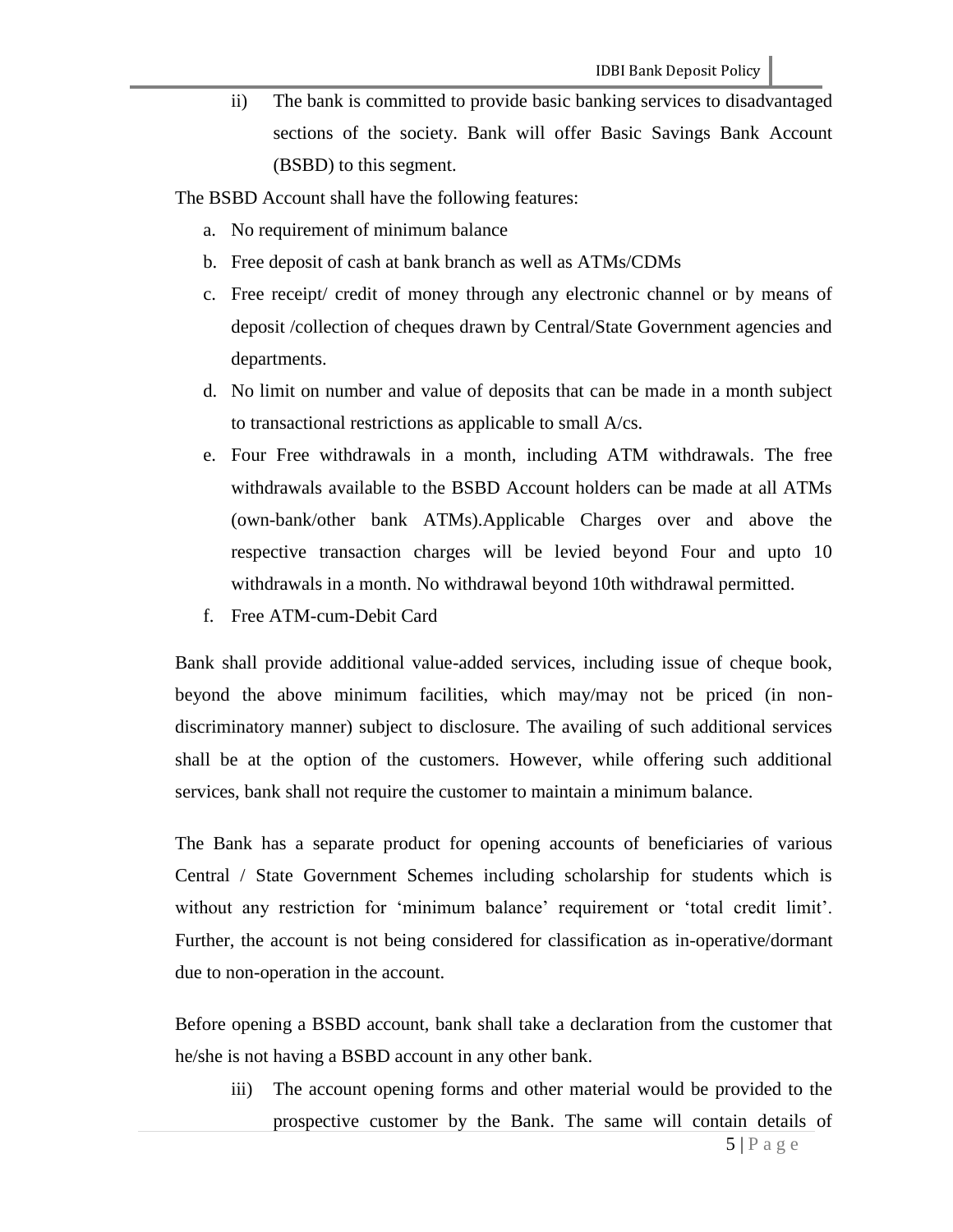information to be furnished and documents to be produced for verification and or for record. The Bank official must explain the procedural formalities and provide necessary clarifications sought by the prospective customer when he approaches for opening a deposit account.

- iv) The regulatory guidelines require banks to categorize customers based on risk perception and prepare profiles of customers for the purpose of transaction monitoring. Inability or unwillingness of a prospective customer to provide necessary information/details could result in the bank not opening an account.
- v) Inability of an existing customer to furnish details required by the bank to fulfill regulatory directions and internal guidelines could also result in closure of the account after due notice(s) is provided to the customer.
- vi) For deposit products of Savings Bank Account and Current Deposit Account, the Bank would normally stipulate certain minimum balances to be maintained from time to time as part of terms and conditions governing operation of such accounts. Non-maintenance of required minimum balance in the account may attract levy of charges or conversion of accounts to different product as specified by the Bank from time to time.
- vii) For Saving Bank Account, the Bank may also place restrictions on number of transactions, cash withdrawals, etc. for given period. Similarly, the Bank may specify charges for issue of cheque books, additional statement of accounts, duplicate pass book, folio charges, etc. All such details, regarding terms and conditions for operation of the accounts and schedule of charges for various services provided will be communicated to the prospective customer while opening the account in the form of a leaflet and the same shall be duly acknowledged by the customer.The details are also available on Bank's web site to the prospective depositor. Any changes in the schedule of charges or the terms and conditions will be communicated to the customers 30 days in advance by means of statement of accounts/e-mail/SMS alert/notice board at our branch/ website. During the notice period, the bank will not charge for non-maintenance of higher minimum balance prescribed. Savings Bank customers who have not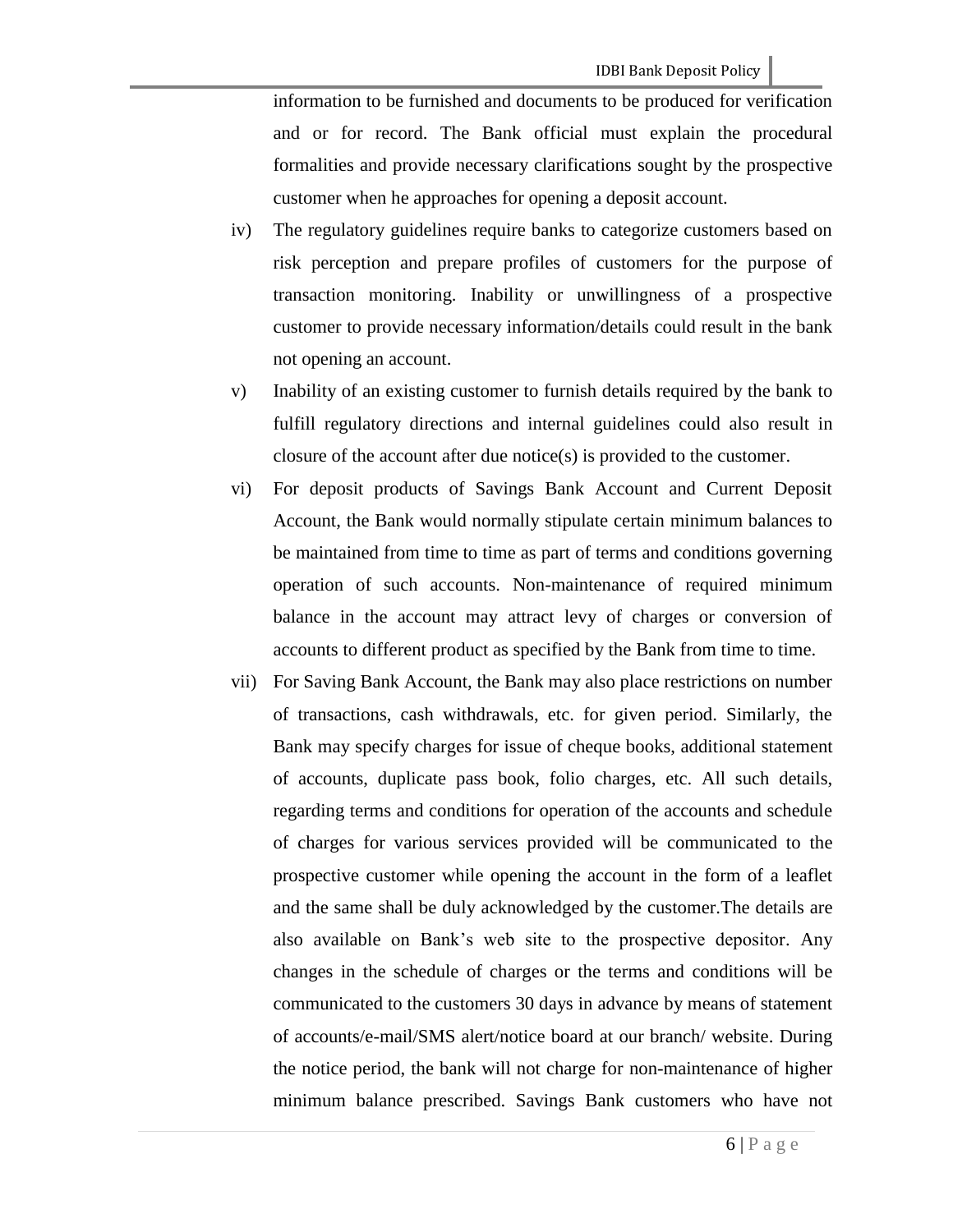maintained the required minimum balance threshold for the monthly cycle will be sent an intimation of the same on their mobile number or e-mail address or physical address as registered with the Bank, at the end of their respective cycle for restoration of balance. Their monthly balances will then be reviewed post one month of their respective charge cycle, and in the event of non-maintenance again the penal charges will be applied.

#### **viii) Eligibility for Account Opening**

- **a) Savings Bank Accounts** can be opened for individual eligible person / persons and certain organizations / agencies (as advised by Reserve Bank of India (RBI) from time to time).
- b) **Current Accounts** can be opened by individuals / Sole Proprietary Firm JLG/ Partnership firms / Private and Public Limited Companies / HUFs / Specified Associates / Societies / Trusts /Departments / Authority created by Government (Central or State), Limited Liability Partnership etc.
- c) **Term Deposits Accounts** can be opened by individuals / partnership firms / Private and Public Limited Companies / HUFs/ Specified Associates / Societies / Trusts / Departments / Authority created by Government (Central or State), Limited Liability Partnership etc.
- ix) The due diligence process, while opening a deposit account will involve satisfying about the identity of the person, verification of address, verification of signature, satisfying about his occupation and source of income. The due diligence process while opening a deposit account of an NRI shall additionally involve establishing the NRI status of the client.
- x) The Bank has a well-defined Policy on Know Your Customer Norms and Anti Money Laundering Measures.
- xi) In addition to the due diligence requirements, under KYC norms,except in the case of NRE/ FCNR deposits pertaining to NRIs ,the Bank is required by law to obtain Permanent Account Number (PAN) or alternatively declaration in Form No. 60 as specified under the Income Tax Act,1961 and/or Rules there under.
- xii) Submission of GSTIN: To avail input tax credit, the Bank recommends submission of GSTIN for updation of the same in the Bank records.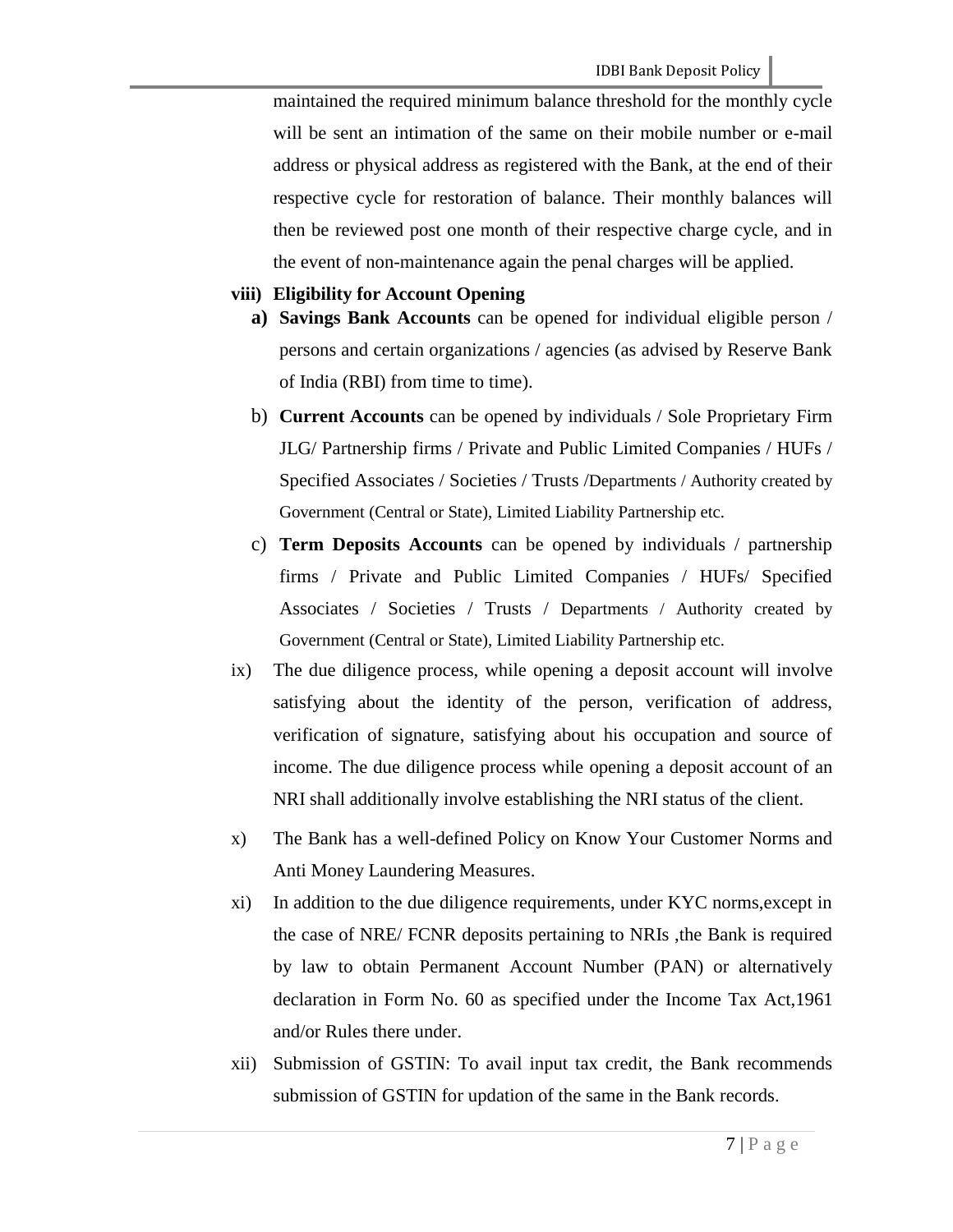- xiii) In case of failure to submit PAN, the Bank shall take necessary action as required under the applicable rules.
- xiv) FATCA Declaration: Confirmation regarding Residence Status for Tax Purposes in Jurisdiction(s) outside India needs to be furnished. Further, under section 285BA of the Income-tax Act,1961, additional details are to be furnished where applicant is a resident outside India for Tax Purposes.
- xv) The use of Aadhaar for KYC, Offline Verification, Authentication etc. shall be in accordance with the Aadhaar (Targeted Delivery of Financial and Other Subsidies Benefits and Services) Act 2016, the Aadhaar and Other Law (Amendment) Act, 2019 and the regulations made there under.
- xvi) The Bank offers Video based Customer Identification Process (V-CIP) commonly known as Video KYC to identify and onboard customers. The account opened using V-CIP is full KYC compliant and fully operational without any additional paperwork

#### **3.2. Operations of Deposit Accounts**

- i) Deposit accounts can be opened by an individual in his own name (status: known as account in single name) or by more than one individual in their own names (status: known as Joint Account). The mandate for operating the account can be modified with the consent of all account holders.
- ii) **Operation of Joint Account**  Operation of Joint Account The Joint Account opened by more than one individual can be operated by single individual or by more than one individual (Jointly by all/ Either or Survivor/ Anyone or Survivor/ Latter or Survivor / Former or Survivor). Operating instructions of this nature are obtained from the customer at the time of account opening or at a later date with due consent of all the account holders.

#### **3.3. Mandate**

The joint account holders can give any of the following mandates for the disposal of balance in the Savings accounts and term deposit accounts :

**i. Either or Survivor:** if the account is in the name of two individuals says, A & B, the final balance along with interest, if applicable, will be paid to either of account holders i.e. A or B, on date of maturity or to the survivor on death of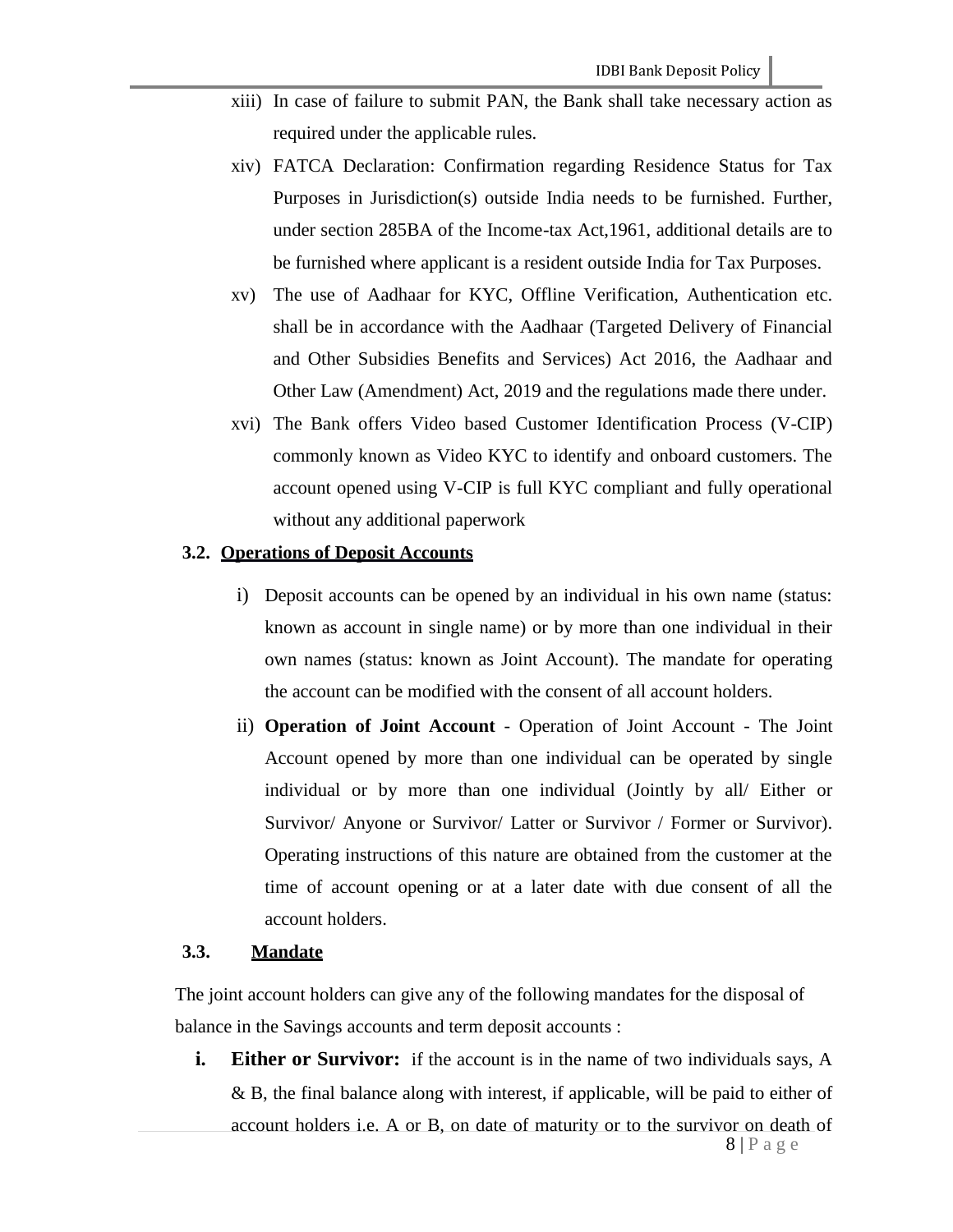any one of the account holders.

**ii. Anyone or Survivor**: If the account is in the name of two or more individuals say, A, B & C, the final balance along with interest if applicable, will be paid to any of accountholders i.e. A or B or C, on the date of maturity.

On the death of any one of account holder say A, the final balance along with interest if applicable, will be paid to any two of the surviving account holders i.e. B or C. On the death of any two of account holder say A and B, the final balance along with interest if applicable, will be paid to surviving accountholder i.e. C.

- **iii. Former or Survivor**: If the account is in the name of two individuals say, A & B, the final balance along with interest, if applicable, will be paid to the former i.e. A on date of maturity and to the survivor on death of anyone of the account holders.
- **iv. Later or Survivor**: If the account is in the name of two individuals say, A & B, the final balance along with interest, if applicable, will be paid to the latter i.e. B on date of maturity and to the survivor on death of anyone of the account holders.
- a. The above mandates will be applicable to or become operational only on or after the date of maturity of term deposits. This mandate can be modified by the consent of all the account holders.
- b. In case of Term Deposits, if the joint depositors prefer premature withdrawal of deposits in accordance with the mandate of 'Either or Survivor', 'Anyone or Survivor' or 'Former or Survivor', bank may allow premature withdrawal of term deposits to the depositors or surviving depositor/s without seeking concurrence of legal heirs of the deceased deposit holder, provided all the depositors have given a specific joint mandate for the said purpose at the time of opening the account or any time subsequently during the tenure of the deposit.
- c. At the request of the depositor, the bank will register mandate/power of attorney given by him authorizing another person to operate the account on his behalf.
- d. The term deposit account holders at the time of placing their deposits can give instructions with regard to closure of deposit account or renewal of deposit for further period on the date of maturity.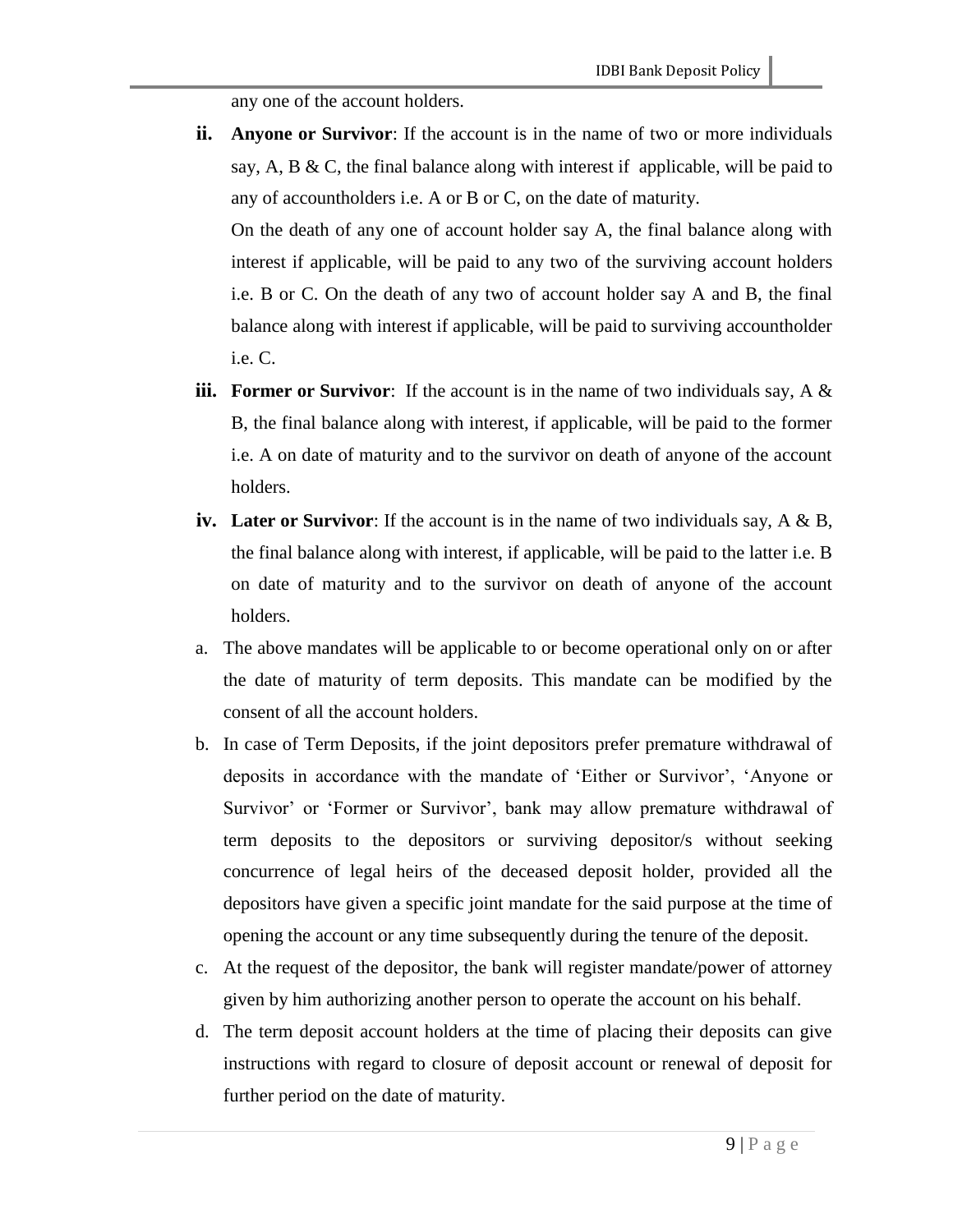- e. In case of absence of any instructions deposits will be treated as an auto renewal deposit and would be renewed for a similar period as that of matured deposit.
- f. In case of Sweep in Saving Term Deposit made from Savings Bank Account with Mode of Operation instruction as Either or survivor/Former or survivor/ Anyone or survivor, the depositors shall give the mandate to pay the principal along with interest and permit premature withdrawals of the Sweep out fixed deposit on written instruction from any one of them, any day before the maturity.

#### 3.4. **Addition or deletion of the name/s of joint accountholders**

The Bank may at the request of all the joint account holders allow addition or deletion of name/s of joint account holder/s if the circumstances so warrant or allow an individual depositor to add the name of another person as a joint account holder.

#### 3.5. **Nomination**

Nomination facility is available on all deposit accounts opened by the individuals in their individual capacity. Nomination is also available to a sole proprietary concern account, articles left in safe custody and safe deposit lockers. Nomination can be made in favour of one individual only. Nomination so made can be cancelled or changed by the account holder/s any time. While making nomination, cancellation or change thereof, it is required to be witnessed by a third party in case of illiterate accounts. Nomination can be modified by the consent of account holder/s. Nomination can be made in favour of a minor also. In such cases at the time of making nomination, depositor has to give a name of person (called appointee) who is a major and will receive the amount of deposit on behalf of the nominee in the event of death of the account holder during the minority of the nominee.

Bank recommends that all depositors avail nomination facility. The nominee, in the event of death of the depositor/s, would receive the balance outstanding in the account as a trustee of legal heirs. The depositor will be informed of the advantages of the nomination facility while opening a deposit account. In case of Deposits made by using Sweep out facility same Nominee will be applicable as in the operative Bank Account.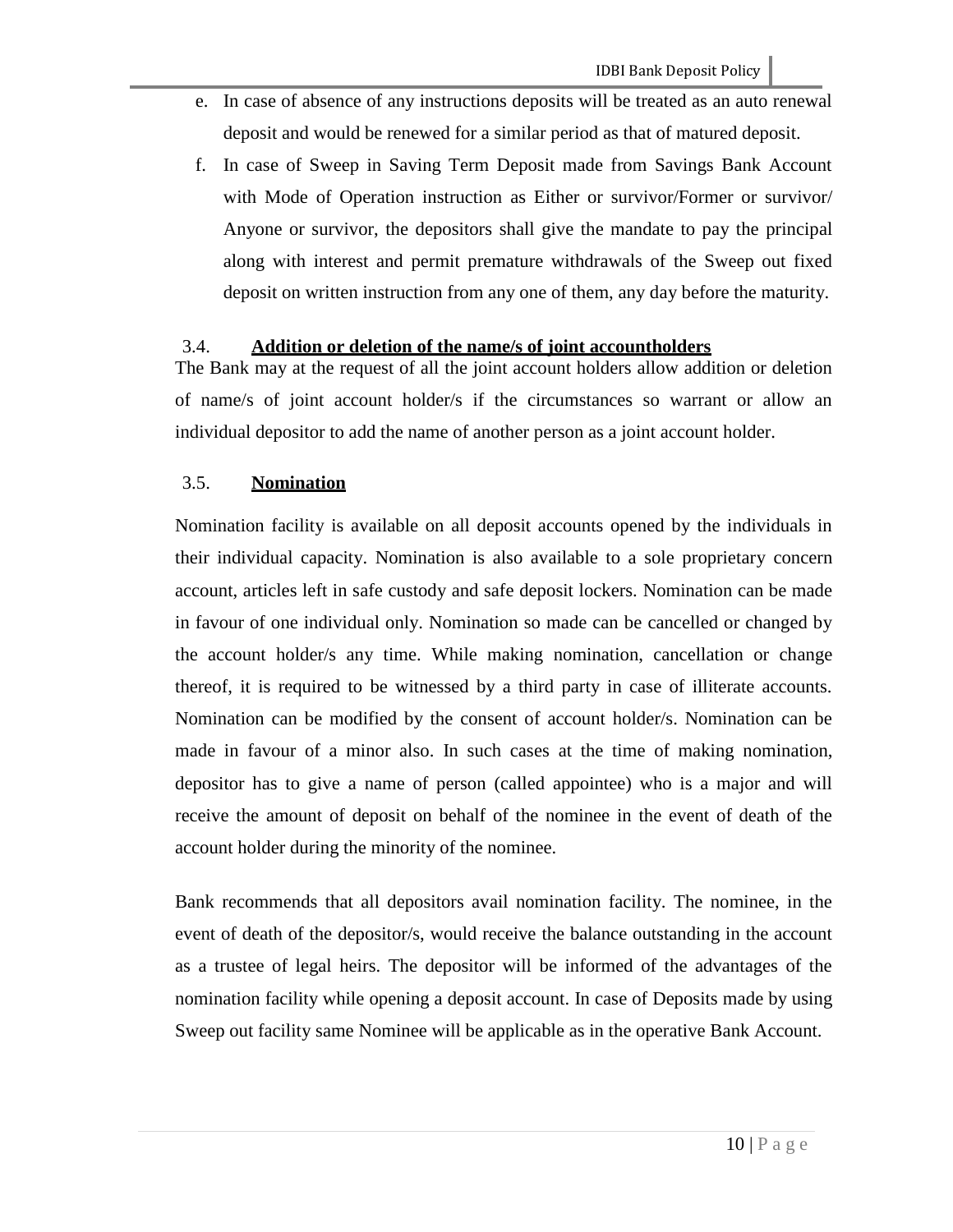#### 3.6. **Minor's Accounts**

- i) Saving Bank Account or Term Deposit Account can also be opened in the name of a minor operated with natural guardian or with mother as the guardian (known as Minor's Account) or jointly with Guardian who is representing the Minor.
- ii) Minors above the age of 10 years- Bank may allow a literate minor above 10 years who can comprehend the nature of banking transactions and can sign uniformly to open and operate savings bank account independently on request. Bank may put the age limit and transaction amount cap basis keeping in view their risk management system. Bank may allow offering additional banking services like internet banking, ATM/Debit card and Cheque book facility subject to account will always remain in credit and will not be allowed to be overdrawn.
- iii) KYC norms & due diligence of minor should be ensured while opening and operating these accounts.
- iv) On attaining majority on the same day account should be made Debit Frozen till the time customer converts the minor account to major with required KYC documents. Thus, bank shall initiate the prior communication to Minor accounts that would attain to majority. The erstwhile minor should confirm the balance in his/her account and if the account is operated by the natural guardian / guardian, fresh specimen signature of the erstwhile minor duly verified by the natural guardian would be obtained and kept on record

## 3.7. **Account of Illiterate/Blind Person / Persons with autism, cerebral palsy, mental retardation and multiple disabilities/ Transgender persons**

**i)** The Bank may at its discretion open deposit accounts other than Current Accounts of illiterate person after observing all necessary formalities. The account of such person may be opened provided he/she calls on the Bank personally along with a witness who is known to both the depositor and the Bank. No cheque book facility is provided for such Savings Bank Account. At the time of withdrawal/ repayment of deposit amount and/or interest, the account holder should affix his / her thumb impression or mark in the presence of the authorized officer who should verify the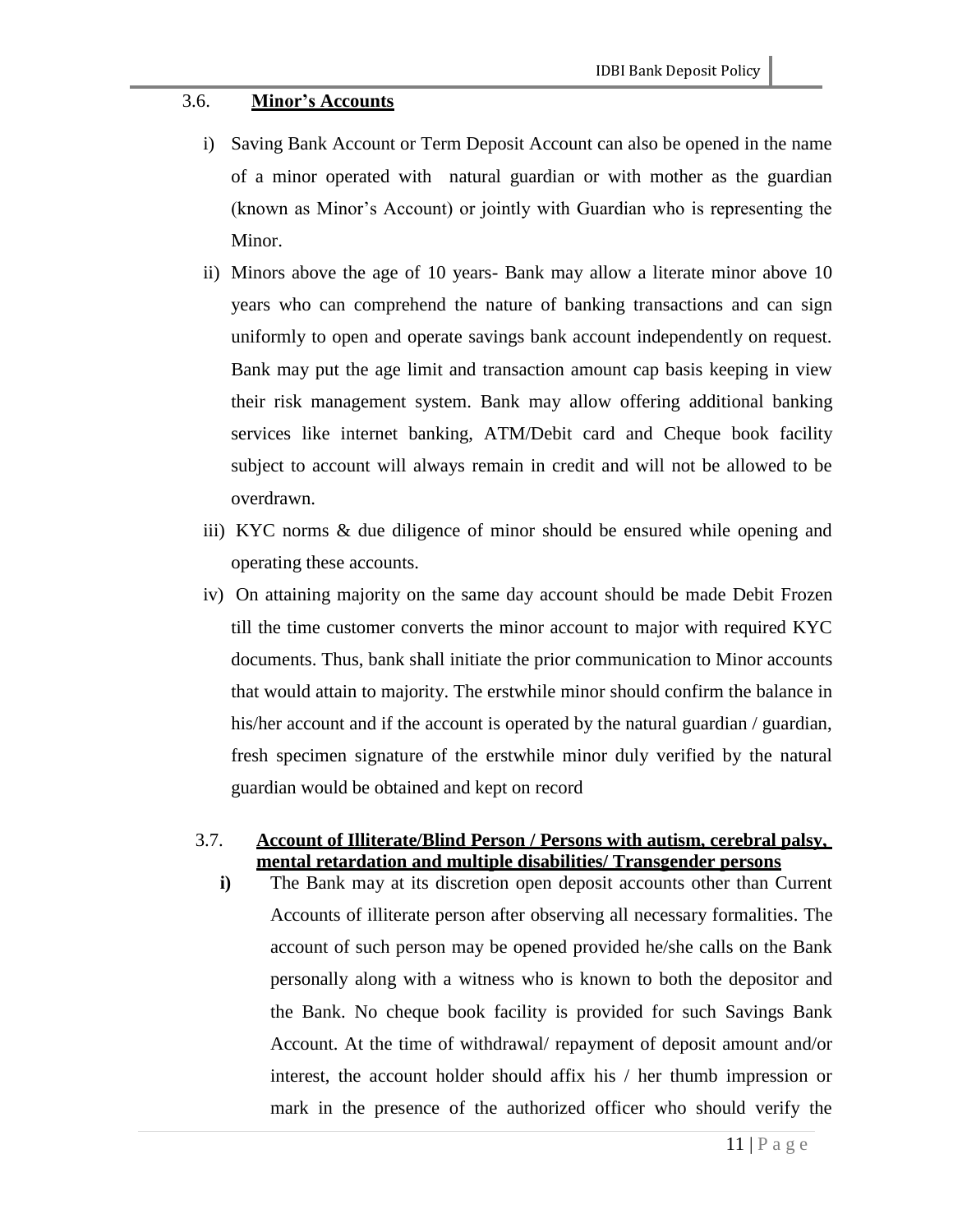identity of the person. The Bank will explain the need for proper care and safe keeping of the passbook etc. given to the account holder. The Bank official shall explain the terms and conditions governing the account to the illiterate.

- **ii)** Bank will facilitate opening of Saving Bank accounts as well as Term Deposit accounts of persons with visual impairment. Such accounts will be operated by the accountholder personally. Cheque book facility, lockers, retail loans and credit cards will be made available. Such accountholders will have to be present before the branch official and affix thumb impression and they will be identified through their photograph to facilitate operations. Bank is also committed in introducing technology banking facilities progressively via ATM & Internet banking in keeping with the availability of supporting technology which will enable visually challenged persons to operate their own accounts.
- **iii)** Savings bank and term deposits can also be opened in the name of persons with autism, cerebral palsy, mental retardation and multiple disabilities by the legal guardian appointed by the District Court under Mental Health Act, 1987 or by the Local Level Committees set up under the National Trust for Welfare of Persons with Autism,Cerebral Palsy, Mental Retardation and Multiple Disabilities under Disabilities Act, 1999. Legal guardian, so appointed, will furnish an indemnity-cum-undertaking bond duly stamped as per the local law in force along with Guardianship Certificate.
- **iv)** In case of a person claiming to be transgender and needs to open account or to do any banking transaction, the person will be recognized as "Third Gender" and the details shall be accepted in the AOFs/ or other applicable forms as such. The salutation of such person shall be "Mx". All transgender customers shall be treated equally to other male/ female customers without any discrimination.

#### 3.8. **Transfer of Account**

The deposit accounts may be transferred to any other branch of the Bank at the request of the customer.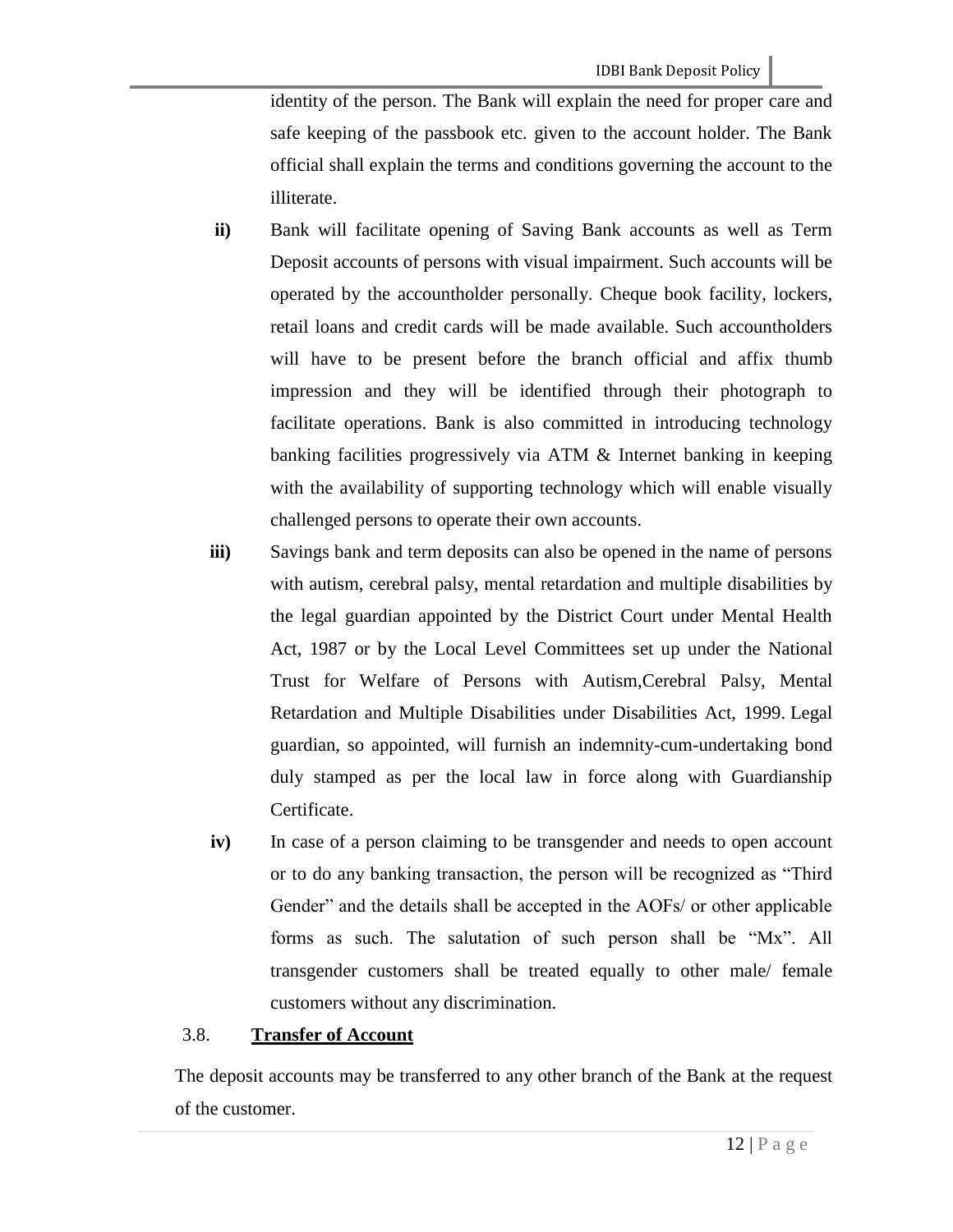#### **3.9 Account Statement**

As a part of Green initiative by our Bank, the physical account statement provided by the Bank to Savings Bank and Current Deposit Account Holders is discontinued and the account statements are available at out Digital Banking platforms viz. E - Statements, M-Passbook, Mobile Banking, WhatsApp and Internet Banking. Alternatively, the Bank provides facility of Pass Book and the physical statements are provided on specific request of customer subject to product guidelines and charges.

#### 3.10 **Debit Card Hot Listing**

The Bank will accept ATM card / Debit card hot listing instructions from customers through Internet Banking , Mobile Banking, Phone Banking channel - 24 hours a day and from branch channel during customer hours. Phone Banking numbers are made available to customers whenever a Card is issued and all branches contain a detailed leaflet with the numbers.

#### 3.11 **Stop Payment Facility**

The Bank will accept stop payment instruction from the customers in respect of cheques issued by them through Net Banking, Mobile Banking and from Branch Channel. Charges, as specified by the Bank from time to time will be recovered.

#### 3.12 **Dormant / Unclaimed account /Deposit**

As per extant Reserve Bank of India (RBI) guidelines, an account would be treated as inoperative / dormant if there are no customer induced transactions in the account for over a period of two years. Debit Operation in such inoperative accounts would be resumed / restarted /allowed after obtaining the revised KYC documents as per the extant guidelines of the Bank on KYC norms.

An account / deposit would be treated as unclaimed if it is inoperative for 10 years or more. A list of such accounts / deposits shall be displayed on the website of the Bank. The list so displayed on the website shall contain only the names of the account holder(s) and his / her / their address.

Such Dormant / Unclaimed account would be transferred to a separate account status in the interest of the depositor and the Bank. No charges would be levied by the Bank for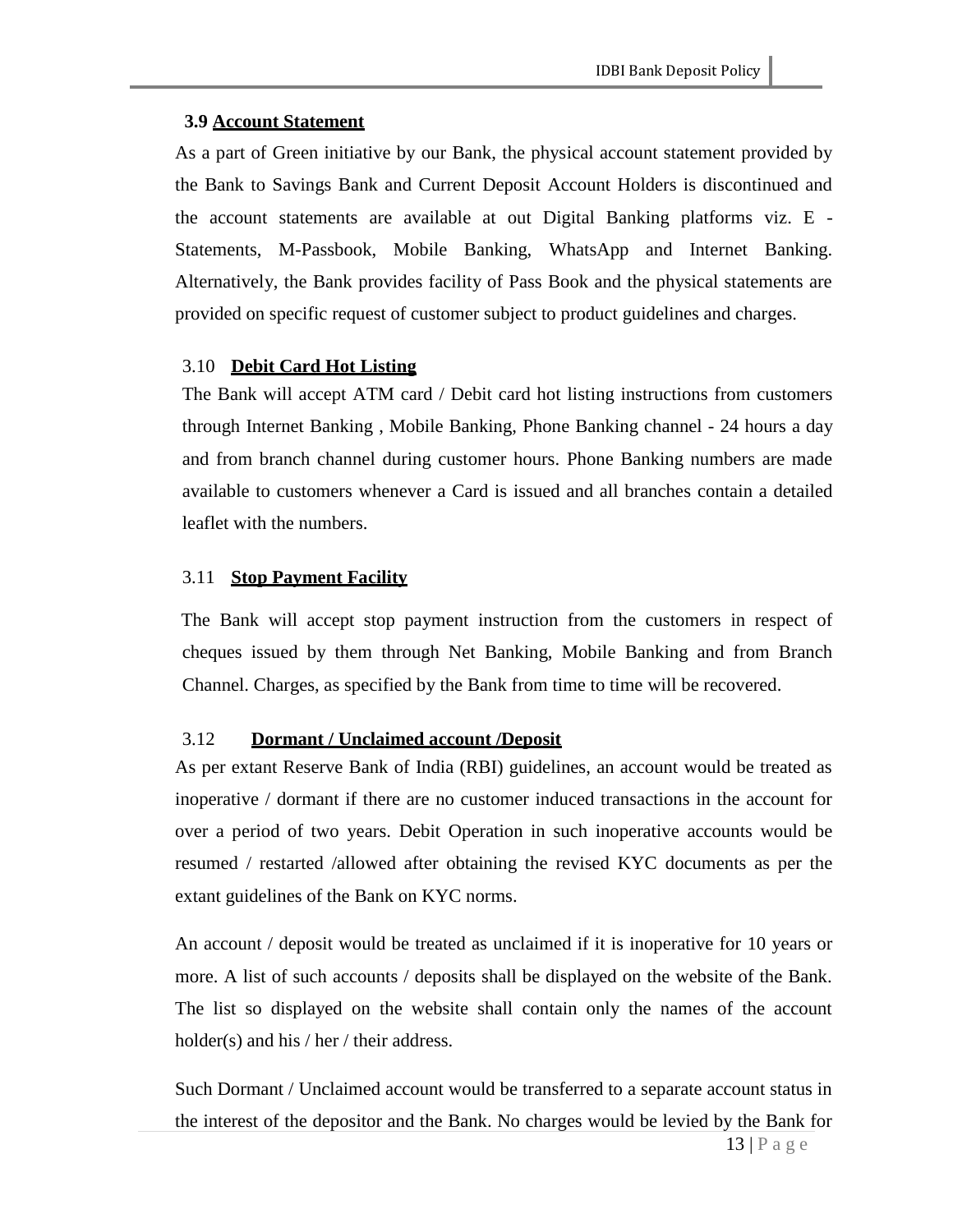migrating an account from Dormant / unclaimed to Operative account.

RBI has established The Depositor Education and Awareness Fund (the Fund). Under the provisions of the Fund the amount to the credit of any account with the Bank which has not been operated upon for a period of ten years or any deposit or any amount remaining unclaimed for more than ten years shall be credited to the Fund, within a period of three months from the expiry of the said period of ten years. The Fund shall be utilized for promotion of depositors' interest and for such other purposes which may be necessary for the promotion of depositors' interests as specified by RBI from time to time. The depositor would, however, be entitled to claim from the Bank his/her deposit or any other unclaimed amount or operate his/her account after the expiry of ten years, even after such amount has been transferred to the Fund. The Bank would be liable to pay the amount to the depositor/claimant and claim refund of such amount from the Fund.

#### 3.13 **Interest Payments - Savings Bank Account**

Interest on Savings is deregulated by Reserve Bank of India and paid as decided by the Bank. Interest on savings deposits shall be calculated on a daily product basis and shall be credited at quarterly or shorter intervals. Interest on savings bank accounts, including those frozen by the enforcement authorities, shall be credited on regular basis irrespective of the operational status of the account.

#### **3.14 Interest Payments- Term Deposit Account**

- i. The Interest on term deposits will be paid at the rates specified by the Bank taking into account the overall guidelines issued by Reserve Bank of India / Indian Banks' Association (IBA) from time to time and as decided by the ALCO of the Bank.
- ii. In terms of Reserve Bank of India directives, interest shall be calculated at quarterly intervals on term deposits and paid at the rate decided by the Bank depending upon the period of deposits. Interest on deposits repayable for less than 3 months or where the terminal quarter is incomplete, interest shall be paid proportionately for the actual number of days reckoning the year at 365 days. In case of monthly deposit scheme, the interest shall be calculated for the quarter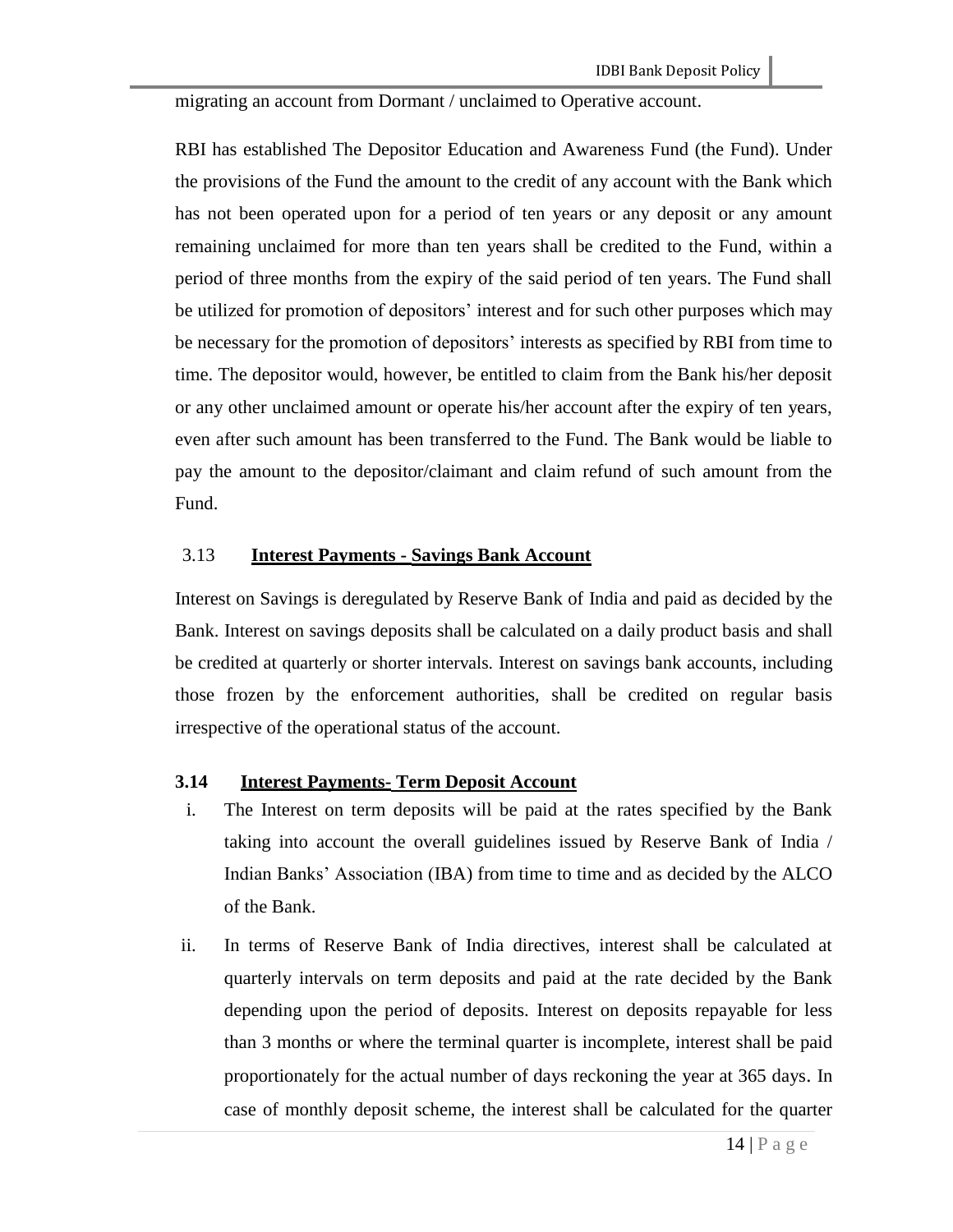and paid monthly at discounted value. The interest on term deposits is calculated by the Bank in accordance with the formulae and conventions advised by IBA.

- iii. The interest on FCNR deposits shall be paid at the rates calculated in accordance with the basis prescribed by the Reserve Bank of India (RBI) from time to time for various maturities. The interest on FCNR deposits shall be paid on the basis of 360 days to a year and shall be calculated at intervals of 180 days each.
- iv. The rate of interest on deposits will be prominently displayed in the branch premises and also on the banks official website. Changes, if any, with regard to the deposit schemes and other related services shall also be communicated upfront and shall be prominently displayed.
- v. The Bank has statutory obligation, to deduct tax at source if the total interest paid / payable on all term deposits held by a person exceeds the amount specified under the Income-tax Act,1961.

The Bank will issue a tax deduction certificate (TDS Certificate) for the amount of tax deducted. The depositor, if entitled to exemption from TDS can submit declaration in the prescribed format at the beginning of every financial year. The said declaration is required to be submitted by the depositor for each of the deposit placed with the Bank to avail the said exemption.

In case where PAN is not submitted by the customer:

- a. TDS as per Income Tax rules will be applied
- b. TDS certificate will not be issued
- c. Form 15G/H will not be accepted
- vi. Interest earned/accrued on NRE & FCNR term deposits is tax free in India under the relevant provisions of Income-tax Act,1961 in India and hence no tax at source is deductible in respect of these deposits. However, the Bank has statutory obligation to deduct tax at source on any interest paid / payable on NRO SB/ term deposits at the specified rates. The depositor can claim the benefit of reduced rates of tax under Double Tax Avoidance Agreement (DTAA), which India has with the governments of various countries, by submitting the documents prescribed by the bank at the beginning of every financial year.
- vii. All interest payments will be rounded off to the nearest rupee.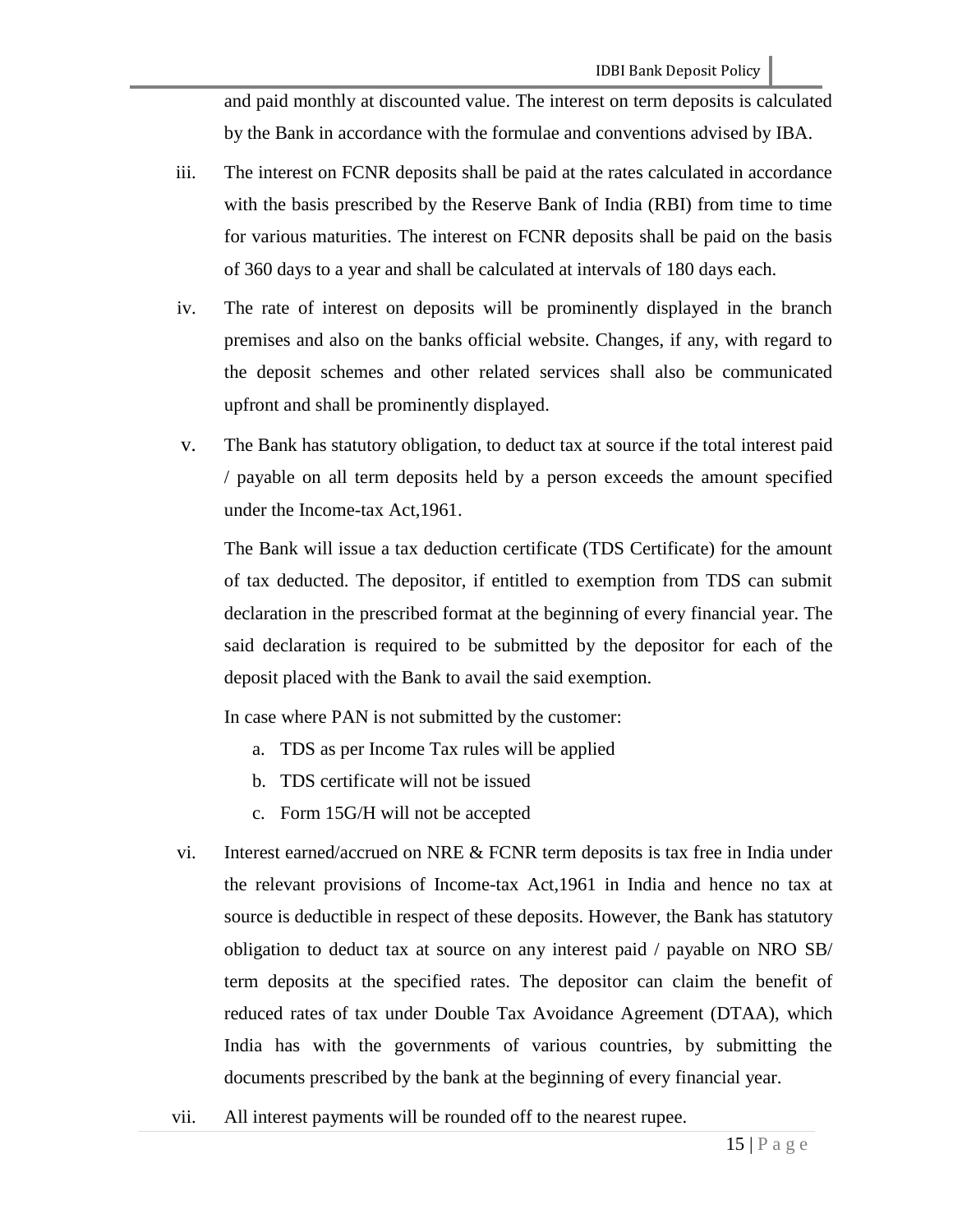viii. Presently, Single Rupee Deposit of Rs 2 Cr upto 5 Cr is classified as Premium Term Deposit and Single Rupee Deposit above Rs. 5 Cr is classified as Bulk Deposit with applicable RoI.

#### **3.15 Calculation of Interest and different methodologies**

## **3.15.1 Calculation of Interest for complete quarter as well as Broken Period**

- i) The calculation of interest for complete quarters is calculated by reckoning 12 months in a year
- ii) The interest for the broken period i.e. residual period beyond the complete quarters is calculated reckoning 365 days in a year

#### **3.15.2 Options for calculation of interest and deduction of TDS**

**3.15.2.1** The Bank provides an option to customers of calculation of interest and deduction of TDS based on both Anniversary and Calendar Quarter. The Calendar quarter system has been put in place in view of the customer requirement for appropriation of income and deduction of tax thereof in the relevant financial years.

**3.15.2.2** The Calendar quarter system is the default method followed by the Bank.On specific request from customer, the anniversary quarter system is also provided.

**3.15.2.3** In respect of Cumulative Deposits, even though the calculation of interest and deduction of TDS is offered under calendar quarter method, the calculation of such interest is done on calendar quarter, only for the purpose of calculation of tax obligation. However, for the purpose of compounding of the interest, the same is done on anniversary quarters only as such both the methods do not have any difference in the interest calculation except for application of TDS. In event of nil TDS, the interest amount would be identical in both methodologies.

**3.15.2.4** The difference in amount would arise in the two methodologies only on account of the amount of difference in the TDS - which would be different in case of Calendar quarter and anniversary quarter – as they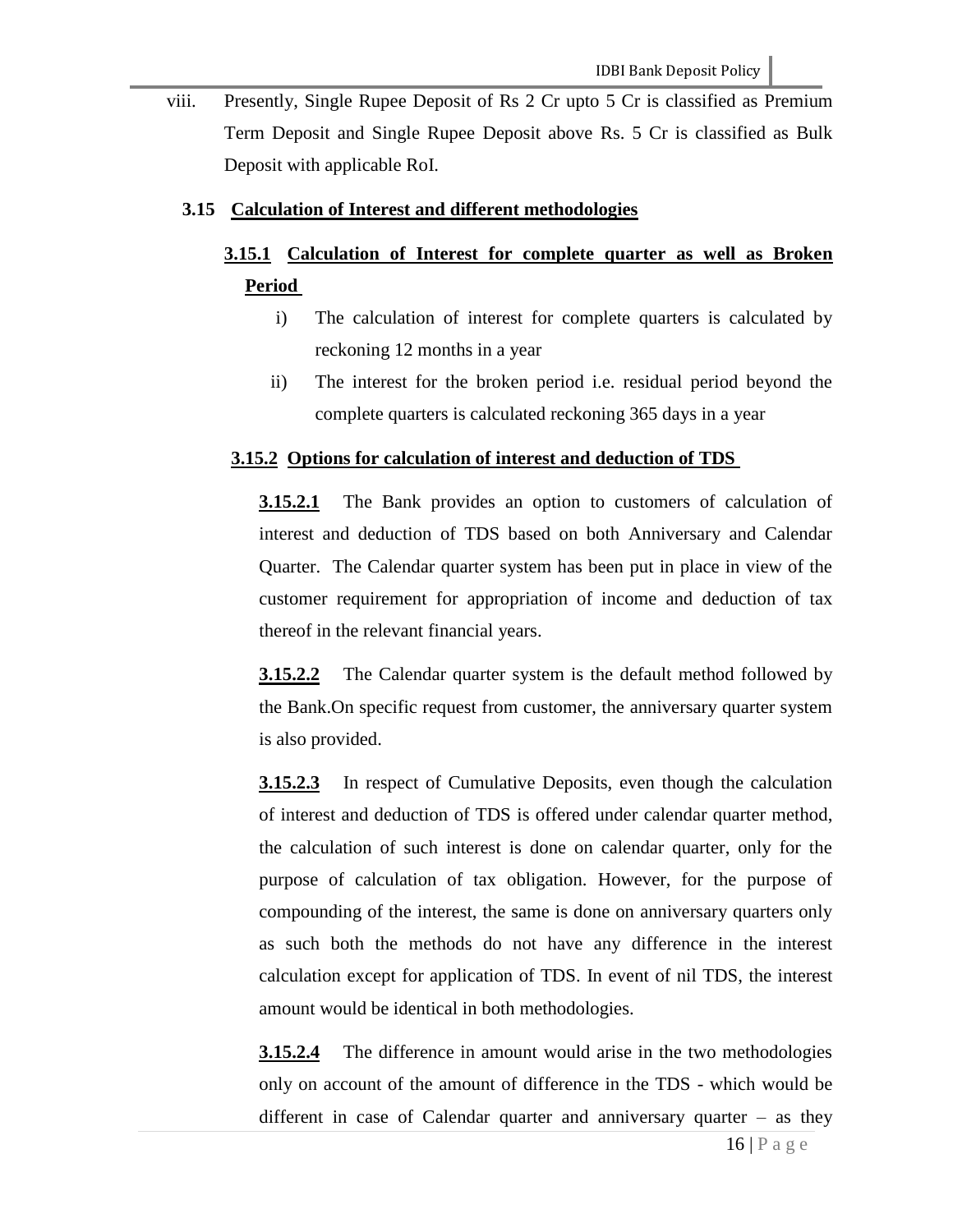would be applied at different dates.

**3.15.2.5** In respect of Quarterly Interest Payout Deposits, interest under Calendar Quarter methodology is calculated upto the last but one day of every quarter. The interest of the last day is considered in the next quarter cycle.

**3.15.2.6** Tax at Source (TDS) would be deducted on accrual basis.

#### **4 Term Deposit**

Term Deposits, also known as Fixed Deposits or Time Deposits, are deposits accepted by the bank for fixed period and are repayable on expiry of the fixed period. Interest is paid at quarterly rests to the depositor or compounded quarterly. At the specific request of the depositor, interest could be paid at monthly rests also, but at a discounted rate.

#### **4.1 Types of Term Deposits**:

- **i)** Fixed Deposits- Interest paid out periodically.
	- i) Deposits can be accepted for a period as prescribed by RBI from time to time
	- ii) Interest shall be payable Annually/ Quarterly / Monthly (at discounted rate). In case of Annual payout option, interest shall be compounded at quarterly rests.
	- iii) Interest may be paid by cash (subject to certain conditions of Income Tax Act, 1961) or credited to operative account or by issuance of PO/DD/ or by transferring the amount to other operative account of the customer through RTGS/NEFT
- **ii**) Cumulative Term Deposit Interest accumulated on quarterly compounding basis and payable on Maturity.
- **iii)** Recurring Deposits –Investment of a fixed sum every month from the Operative Account over a period of time. The Bank offers Recurring Deposits under the Brand Name – IDBI Systematic Savings Plan (SSP)
	- a. Deposits can be accepted for a period as prescribed by RBI from time to time.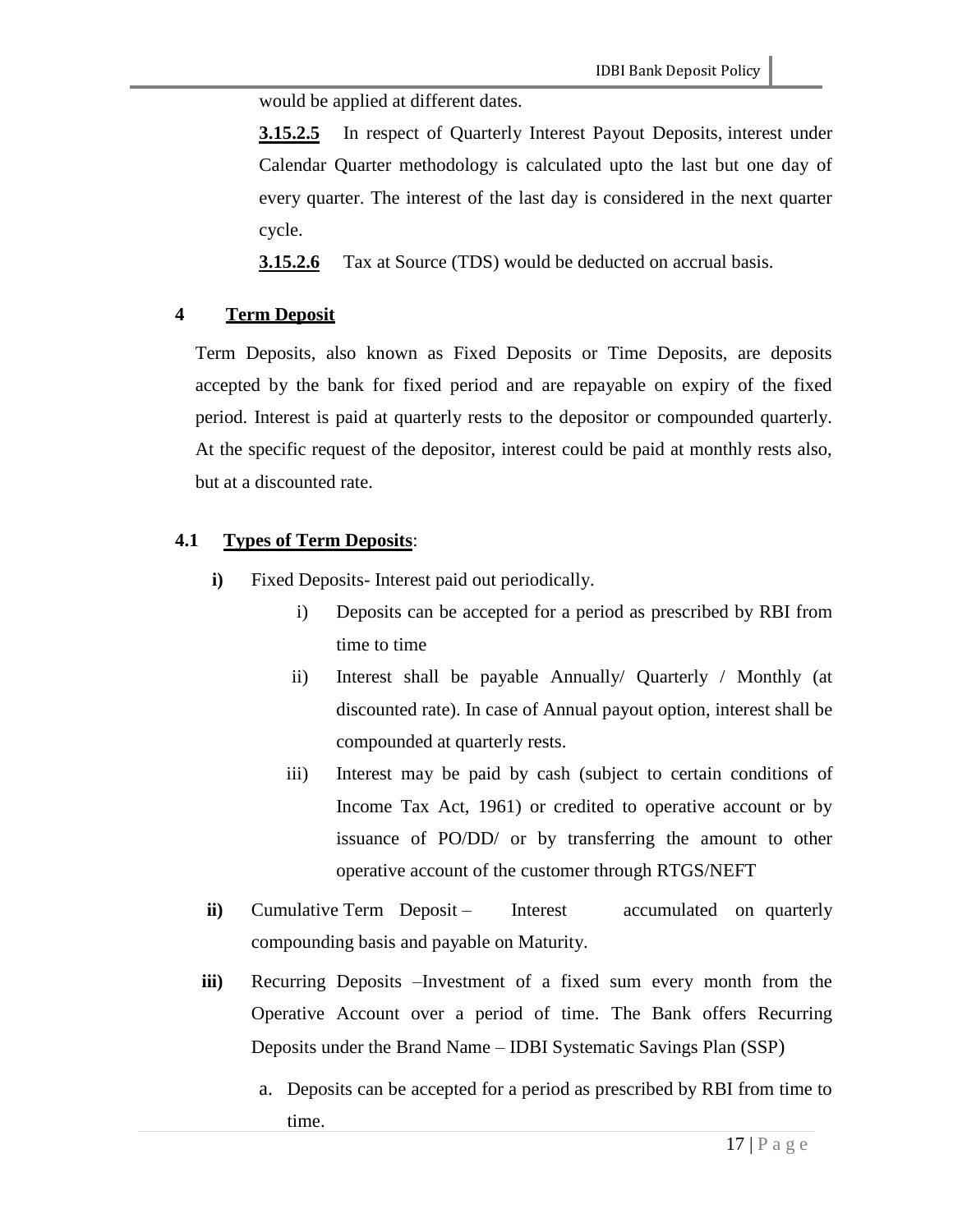- b. Interest is calculated on quarterly compounded rests. Interest on cumulative deposits is deemed as reinvested.
- c. No interest outflow is allowed under this scheme till the maturity of the Term Deposit.
- i) Penal fee, as applicable, will be applied on default of Recurring Deposit Installment from second default installment onwards.
- **iv)** Flexi Fixed Deposit (FFD) also known as Sweep in Saving Term Deposit. This term deposit provides facility to link the term deposit to a saving account. Whenever the balance in a savings account falls short to clear any debits in the operative account, the FFD can be broken as per the set process of the Bank. This Term Deposit can be either Simple Fixed Deposit or Cumulative Term Deposit.
- **v)** Tax Savings Term Deposit is a term deposit wherein the customer gets a tax benefit under Income Tax Act 1961 on the amount invested, although the interest paid on these deposits is taxable.
- **vi)** Foreign Currency Non Resident (FCNR) Deposits Term Deposits denominated in foreign currency for NRIs.
- **vii**) Floating Interest Rate Term Deposit While all the Term Deposits schemes carry fixed interest rate , the Bank offers Floating Rate Term Deposits (FRTD) linked to a directly observable and transparent market determined external benchmark
- **viii)** Deposits under Capital Gains Accounts Scheme, 1988- The Bank is authorized to accept deposits under the Capital Gains Accounts Scheme (CGAS), 1988 by CBDT, Department of Revenue, Ministry of Finance, GOI. Long term Capital gains arising on transfer of capital assets ,is not chargeable to tax if the amount of capital gain or net consideration has been utilized for specified purposes within the stipulated period as laid down under the Income-tax Act,1961. The amount of capital gain, which is not so utilized for the specified purposes, could be deposited in special Savings Bank or Term Deposit account opened with IDBI Bank Ltd as per the provisions of CGAS, 1988.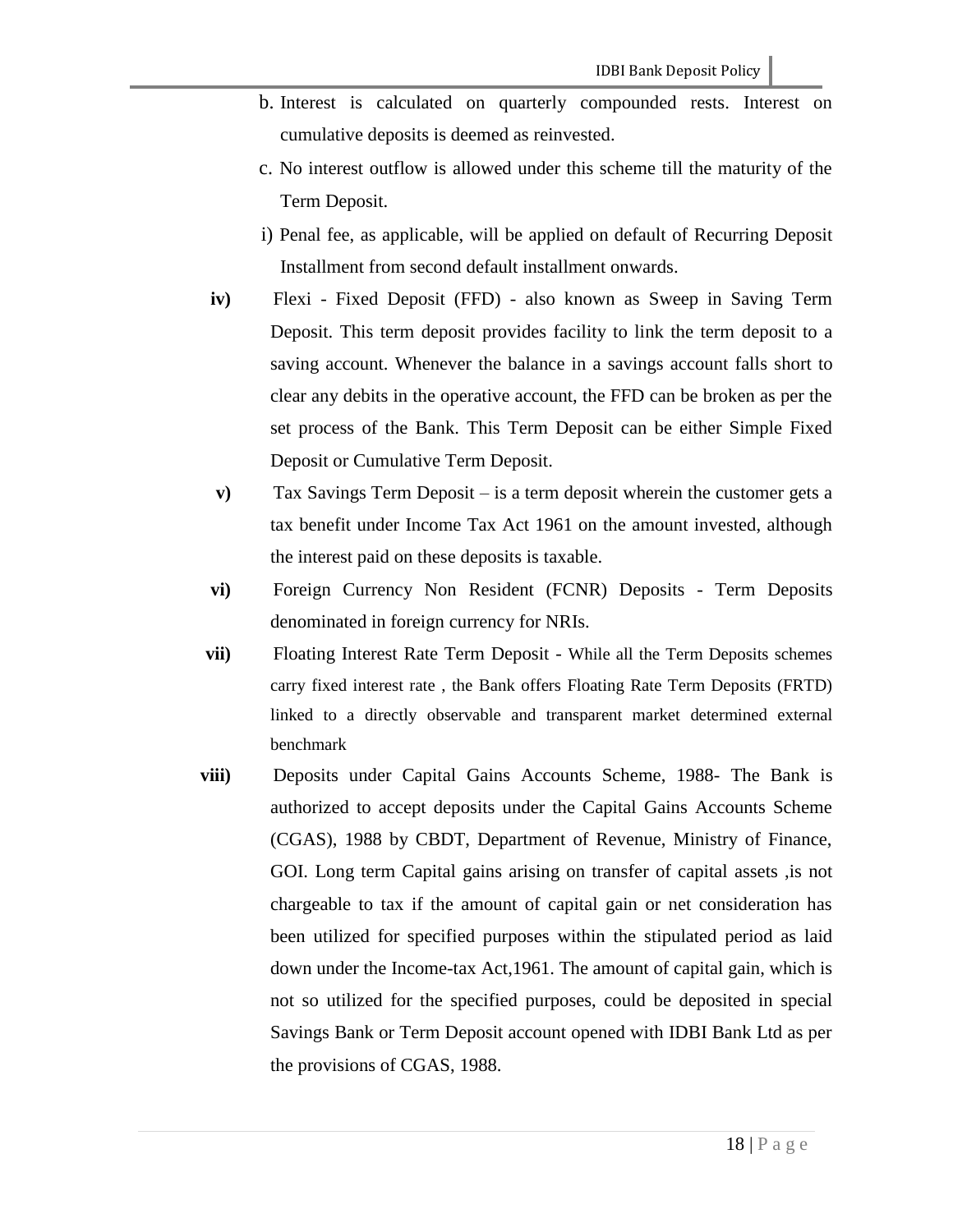- **ix)** Term Deposits for Senior Citizens: The Bank offers additional interest rate on term deposits for Senior Citizens over and above the normal interest rates. The Senior Citizen rates are however not applicable to NRO &NRE Term Deposits and bulk term deposit. Bank shall extend Senior Citizen rates on fixed deposits to be placed with it automatically on attainment of Senior Citizen status, based on the date of birth available in the Bank records without obtaining any specific customer request for the same for all KYC compliant accounts.
	- **x)** The Bank offers Deposits with Non-Callable option in select buckets. These deposits shall carry differential interest rates and shall be offered for minimum deposit amount exceeding 15 lacs. However, no pre-mature /partial withdrawal facility is available on these deposits.

## **4.2 Premature Withdrawal of Term Deposit**

The Bank on request from the depositor, at its discretion may allow withdrawal of term deposit before completion of the period of the deposit agreed upon at the time of placing the deposit. Interest payable on prematurely withdrawn deposits will be the rate applicable for the amount and the period for which the deposit remained with the Bank (as per the prevailing interest rate on the original date of deposit). The Bank shall also levy penal interest @ 1% on pre-mature withdrawal of deposits. This penalty shall be applicable across all Term Deposit variants. In compliance with RBI directives, no interest is payable on pre-mature closure of NRE & FCNR term deposits in less than a year.

## **4.3 Premature Renewal of Term Deposit**

In case the depositor desires to renew the deposit by seeking premature closure of an existing term deposit account, the Bank will permit the renewal at the applicable rate on the date of renewal, provided the deposit is renewed for a period longer than the balance period of the original deposit. While prematurely closing a deposit for the purpose of renewal, interest on the deposit for the period it has remained with the Bank will be paid at the rate applicable to the period for which the deposit remained with the bank and not at the contracted rate. Such deposits would be charged with premature closure penalty, if applicable.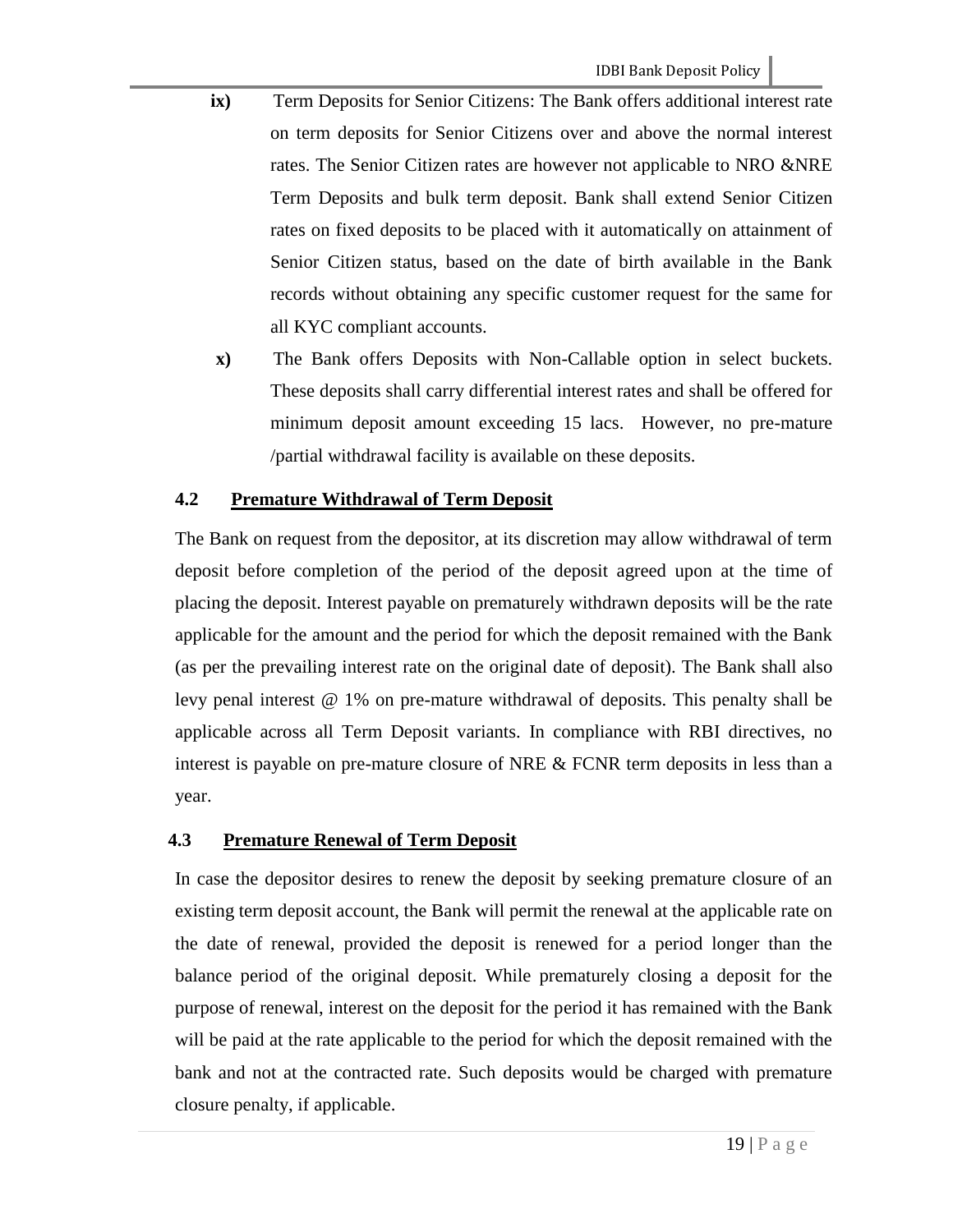#### **4.4 Renewal of Overdue Term Deposit**

When a term deposit is renewed on maturity, the interest rate as applicable on the date of maturity, would be applied. If request for renewal is received after the date of maturity, such overdue deposits will be renewed with effect from the date of maturity at interest rate applicable as on the due date, provided such request is received within 14 days from the date of maturity. In respect of overdue deposits renewed after 14 days from the date of maturity or if a term deposit matures and proceeds are unpaid, the amount left unclaimed with the Bank shall attract rate of interest as applicable to savings deposits. In the absence of any customer instructions, the Bank follows the practice of auto renewal of deposits on the date of maturity for a similar period as the original deposit. The rate of interest on this renewed deposit will be the interest rate as applicable for such period on the date of renewal.

#### **4.5 Advances Against Deposits**

The Bank may consider request of the depositor/s for overdraft facility against term deposits duly discharged by the depositor/s on execution of necessary security documents. The Bank may also consider overdraft against deposit standing in the name of minor, however, a suitable declaration stating that loan is for the benefit of the minor, is to be furnished by the guardian/applicant.

#### **4.6 Settlement of dues in Deceased Deposit Account**

- **4.6.1** Bank will follow a simplified procedure for settlement of accounts of deceased account holders. The claims in respect of deceased depositors and release of payment to survivor(s)/ nominees will be made within a period not exceeding 15 days from the date of receipt of the claim subject to the production of proof of death of the depositor and suitable identification of the claimant(s) to the Bank's satisfaction. With a view to facilitate timely settlement of claims on the death of a customer, Bank has provided the Claim Form on Website for customer to access the same for submission to branch physically.
- **4.6.2** If the depositor has registered nomination with the Bank; the balance outstanding in the account of the deceased depositor will be transferred to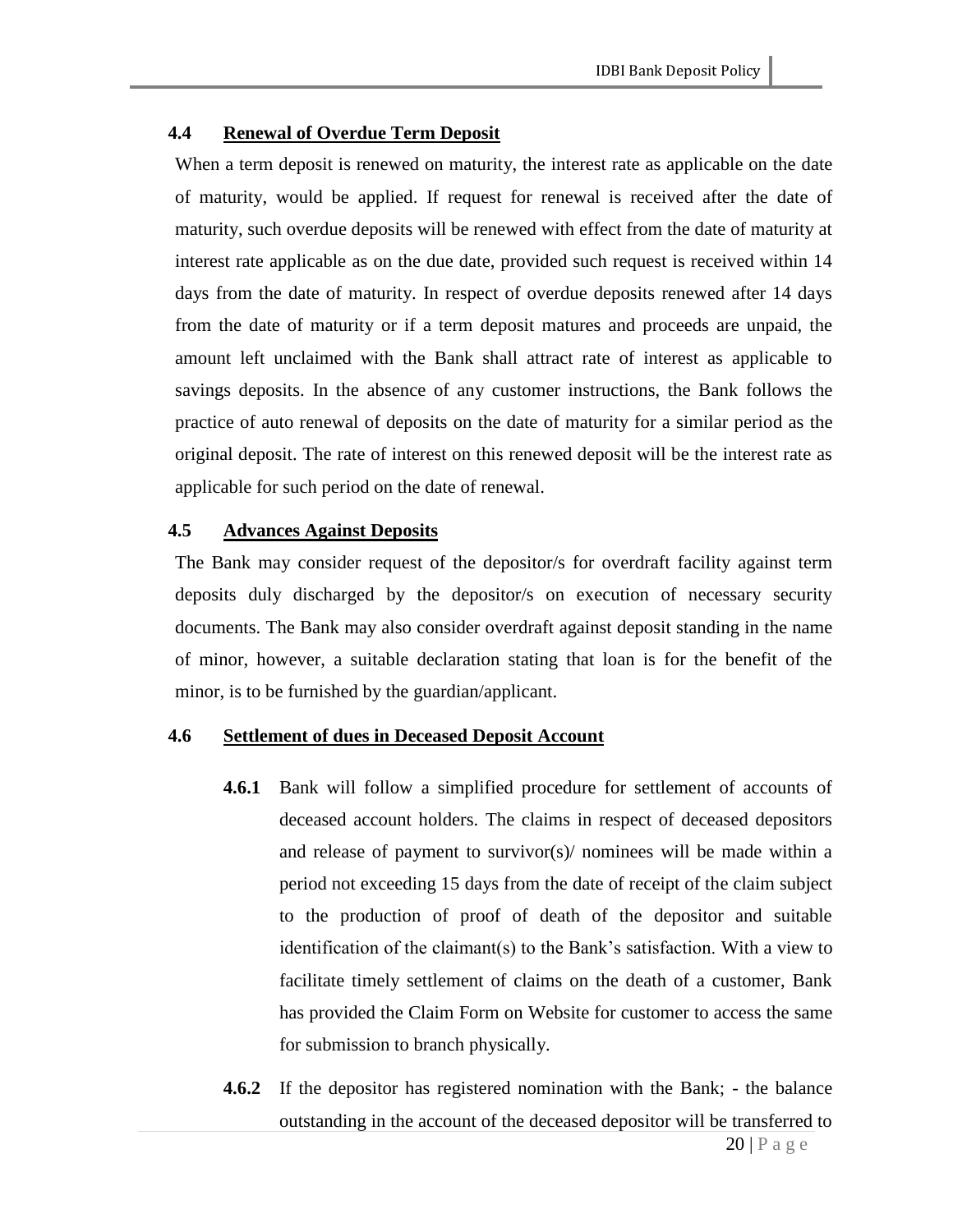the account of / paid to the nominee after the Bank satisfies about the identity of the nominee etc.

- **4.6.3** The above procedure will be followed even in respect of a joint account (when all the holders die) and where nomination is registered with the Bank.
- **4.6.4** In a joint deposit account, when one of the joint account holders dies, the Bank is required to make payment jointly to the legal heirs of the deceased person and the surviving depositor(s). However, if the joint account holders had given mandate for disposal of the balance in the account in the forms such as "either or survivor, former / latter or survivor, anyone of survivors or survivor; etc., the payment will be made as per the mandate to avoid delays in production of legal papers by the heirs of the deceased.
- **4.6.5** In the absence of nomination and when there are no disputes among the claimants, the Bank will pay the amount outstanding in the account of deceased person against joint application and indemnity by all legal heirs or the person mandated by the legal heirs to receive the payment on their behalf without insisting on legal documents as per the latest death claim policy of the Bank. This is to ensure that the common depositors are not put to hardship on account of delays in completing legal formalities. For the amount outstanding over the prescribed limit the necessary legal formalities as prescribed by the Bank from time to time need to be completed.

#### 4.7 **Interest Payable on Term Deposit in Deceased Account**

i) In the event of death of the depositor before the date of maturity of deposit and amount of the deposit is claimed after the date of maturity, the Bank shall pay interest at the contracted rate till the date of maturity. From the date of maturity to the date of payment, the Bank shall pay simple interest at the applicable Savings rate for the period for which the deposit remained with the Bank beyond the date of maturity; in case the deposit is not rolled over.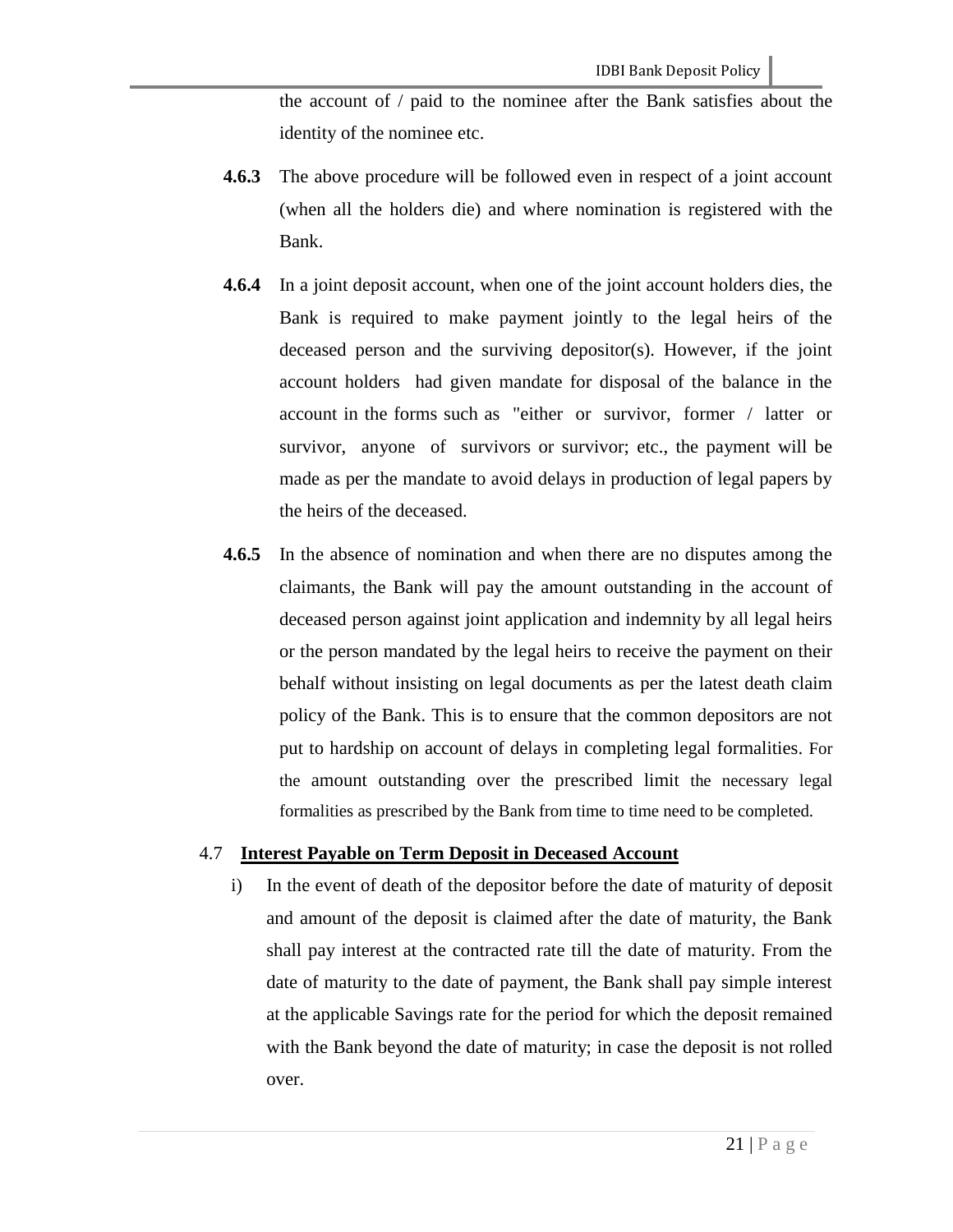ii) If the amount of deposit is claimed before the date of maturity, interest at the rate applicable to the period for which the deposit has remained with the bank will be paid.

#### 5 **OTHER IMPORTANT INFORMATION**

#### **5.1 Customer Information**

The Bank ensures to maintain the secrecy of the customers personal information. The information is used, if necessary, only internally or for creating awareness (telephonic/written) of the new products/services to the customers.

#### **5.2 Privacy and Confidentiality of Customers Accounts**

The Bank shall not disclose details / particulars of the customer's account to a third person or party without the expressed or implied consent from the customer. However, there are some exceptions, viz. disclosure of information under compulsion of law, where there is a duty to public to disclose and where interest of the Bank requires disclosure. The Bank may also disclose the customer information, as per the prevailing practice, amongst banks to exchange credit information and credit opinion on the standing (general position) of the customers/ borrowers. The Bank follows the guidelines framed by RBI and IBA in this regard.

#### **5.3 Collection of local /outstation cheques**

The Bank has a Cheque collection policy and payment of interest for delayed collection of cheques and the same is available on the Bank's Website**.**

#### **5.4 Insurance Cover for Deposits**

All bank deposits are covered under the insurance scheme offered by Deposit Insurance and Credit Guarantee Corporation of India (DICGC) subject to certain limits and conditions. The insurance coverage is upto a maximum of Rs 5 lac per depositor. Deposits in the name of banks, central and state governments (including quasi government bodies, local autonomous bodies, Government Corporation) and foreign government are not covered under the scheme. The details of the insurance cover in force will be made available to the depositor.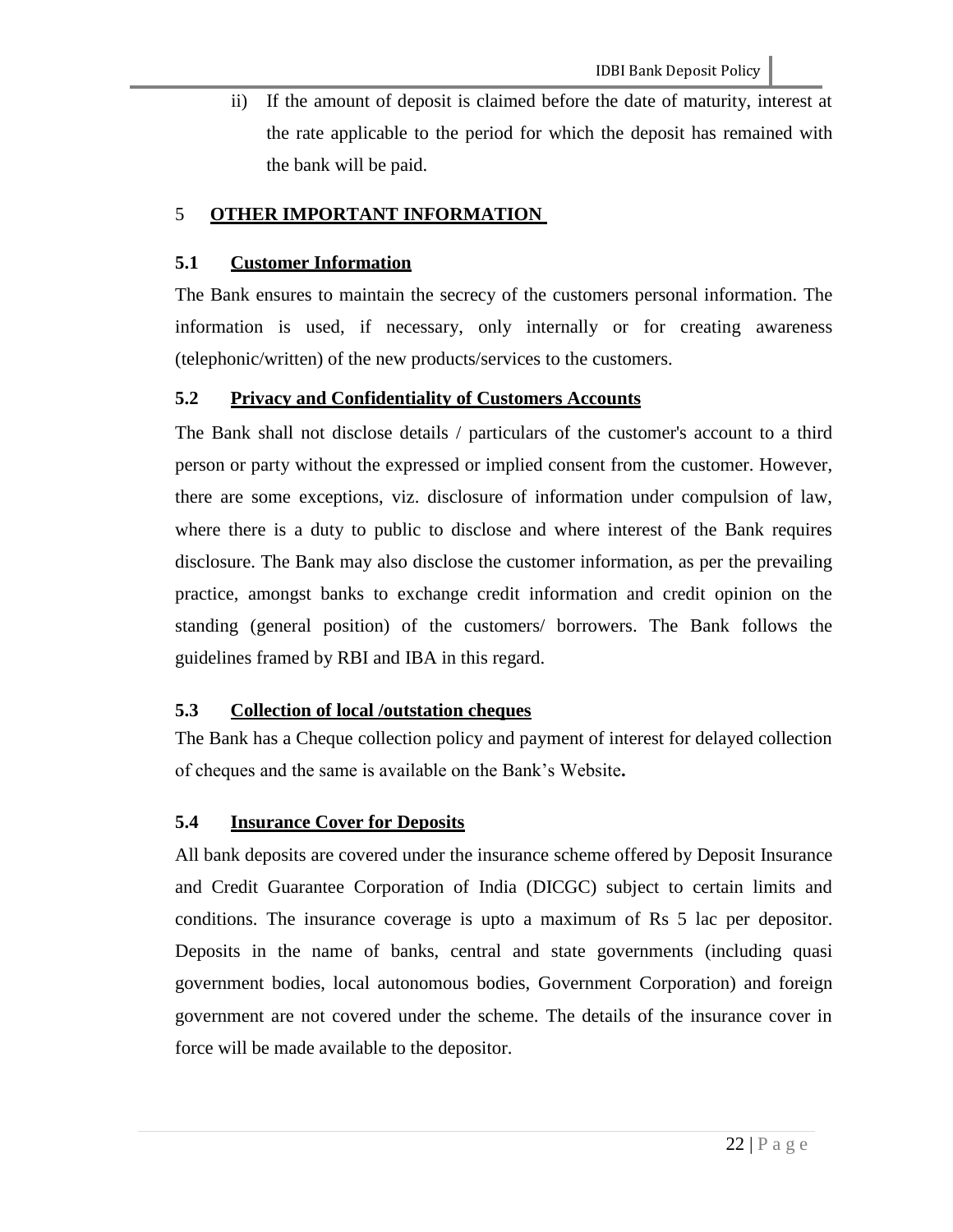#### **5.5 Safe Deposit Lockers**

This facility is not offered through all bank branches and wherever the facility is offered, allotment of safe deposit vault will be subject to availability and compliance with other terms and conditions attached to the service. Safe deposit lockers may be hired by an individual (being not a minor) singly or jointly with another individual(s), HUFs, firms, limited companies, associates, societies, trusts etc. In respect of lockers held in joint names with mode of operations 'Either or Survivor', 'Any one of Survivor', 'Former or Survivor', 'Latter or Survivor', no nomination facility is provided. Where the mode of operations is 'Jointly' each hirer may appoint a nominee on his/her behalf.

Joint locker holders can give mandate for access to the lockers in the event of death of one of the holders on the lines similar to those for deposit accounts. In the absence of nomination or mandate for disposal of contents of lockers, with a view to avoid hardship to common persons, the Bank will release the contents of locker to the legal heirs against indemnity on the lines as applicable to deposit accounts, if the contents of the locker are not of great value / importance.

# **5.6 Extension of Alternate Delivery Channels to Savings Bank & Current Deposit account holders**

The Bank offers choice of electronic channels to customers for conducting their banking transactions. The choice of electronic channels includes ATM, BNA, Internet banking, phone banking and mobile banking including SMS and WhatsApp banking facility. Wherever such electronic facilities are offered as a part of the basic account/product, bank will obtain specific consent of the customers for availing the facility.

**Debit card**- Bank issues Debit cards to customers having Saving Bank/Current Accounts. The Bank charges on debit card transactions within stipulated benchmark as per regulatory guidelines. The Bank has a comprehensive debit card issuance policy including policy on co-branded debit cards approved by the Board and issues debit cards in accordance with the policy.

**Mobile and Internet banking**- Bank has an easy registration process for Mobile and Internet Banking. The Bank has placed transaction limits based on risk perception and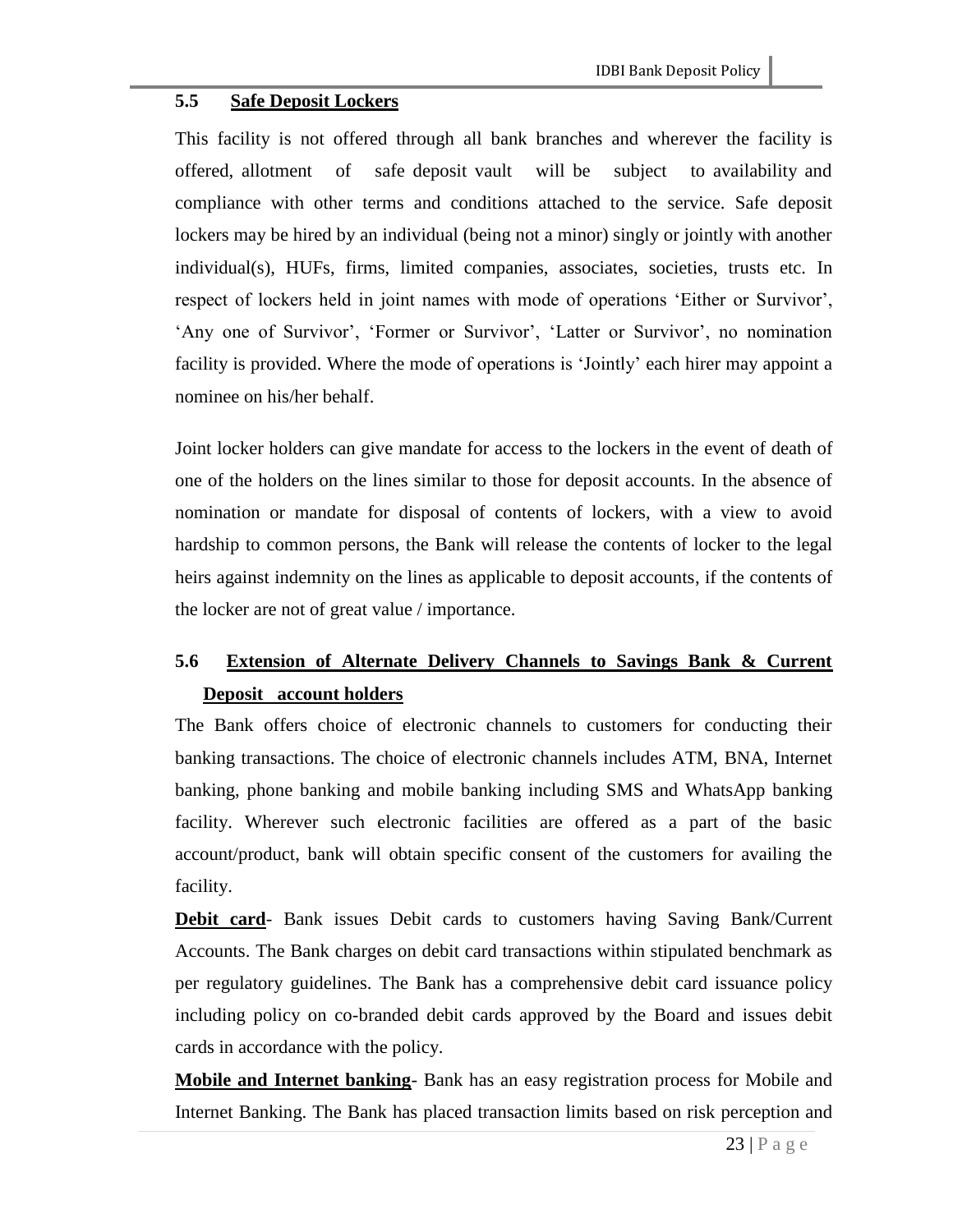mitigation measures with the approval of the Board. Use of mobile banking services for cross border inward and outward transfers is strictly prohibited.

#### **5.7 Suo Moto Closure and Freezing of Accounts**

The Bank shall close accounts, which are considered undesirable and unremunerative. These accounts shall be closed only after sending notice through bulk SMS/E-mail etc. as per records available in the account. Examples of undesirable and un-remunerative features are:

- a. Savings Bank Account being used either for the purpose for which it is not allowed or for the purpose of routing transactions which are dubious or undesirable, the Bank reserves the right to close such Savings Bank Account by giving due notice to the customer based on the clarification received on such transactions..
- b. Drawing cheques without funds.
- c. Rash / fraudulent transactions routed through Bank account which may expose the Bank to unnecessary risks.
- d. Zero Balance Accounts
- e. Dormant / inoperative accounts.
- f. Accounts where transactions, such as huge cash transactions, are being made, disproportionate to the given profile of the customer.
- g. Accounts in which, in the opinion of the Bank/ Regulatory /Government authorities, transactions having Money Laundering angle are being conducted.
- h. Accounts, in which, the Bank is not able to apply appropriate KYC measures due to non-furnishing of information by customer and / or non–co-operation in this regard.
- i. Non-compliance of Minimum Balance requirements for current and savings account as applicable to the relevant scheme /product.
- j. Payroll Accounts which have remained non-funded for more than 6 months without credit of salary are redundant in nature and will be suo-moto closed after complying the minimum notice period by way of bulk SMS/E-Mail/ Public Notice etc.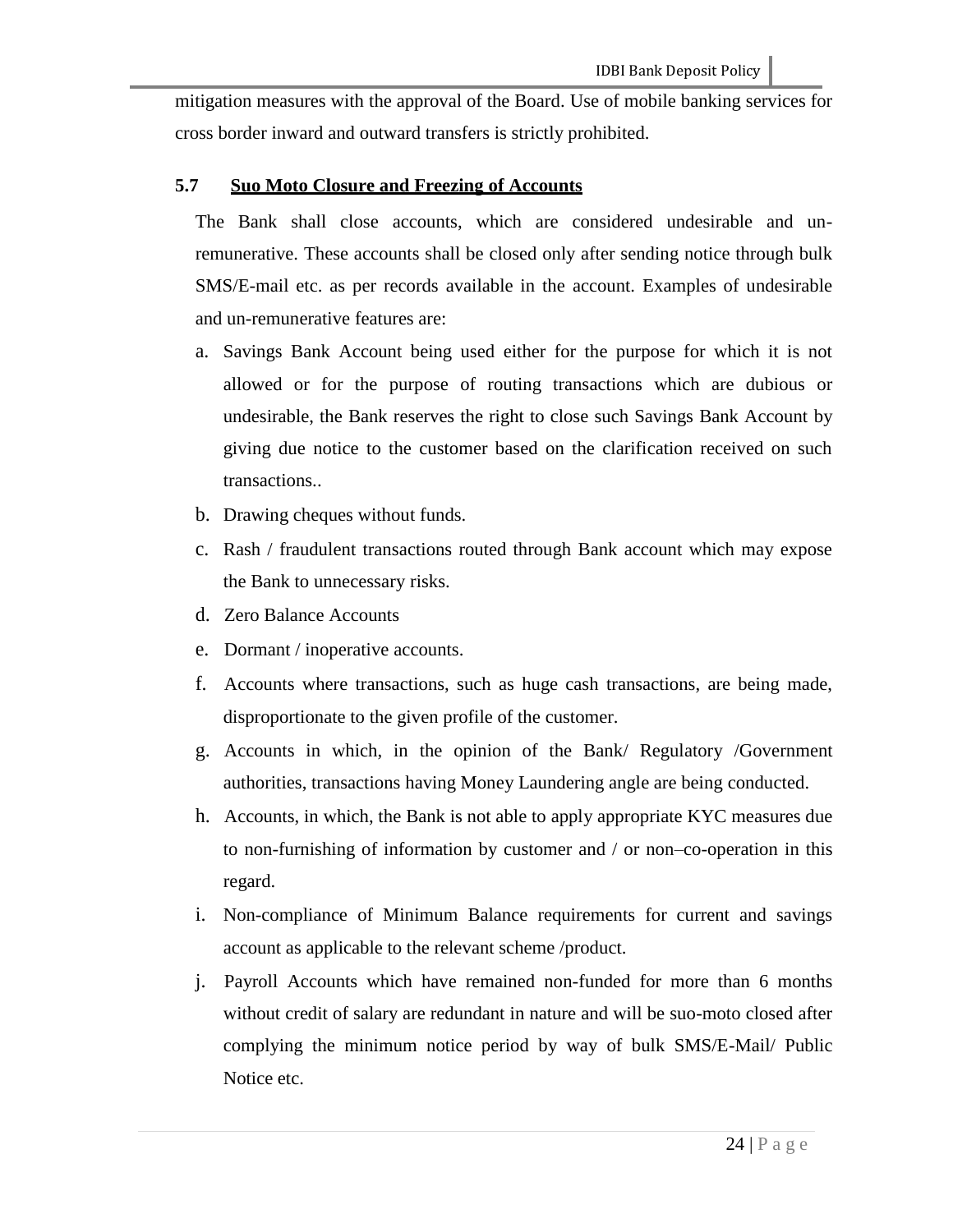- k. KYC Non-Compliance :
	- 1) In case of existing relationships, the Bank shall apply 'partial freeze' as follows:

Six months before the timeline of two, eight or ten years as per the risk categorization of account, bank shall issue first notice to the customer to update the KYC details.

- i) If there is no response to the said notice  $\ell$  if the KYC is not updated even after this notice, another notice shall be issued three months before the time of two, eight or ten years asking the customer to update the KYC details.
- ii) On completion of timeline, If the KYC is still not updated by the customer, 'partial freezing' shall be imposed by allowing all credits and disallowing all debits
- iii) The account holders shall have the option, to revive their accounts by submitting the KYC documents.
- iv) The activity of sending notices and partial freezing of accounts shall be carried out centrally /locally by the Bank/ Branch
- 2) Closure of Accounts:
- i) Where the Bank is unable to apply appropriate KYC measures due to nonfurnishing of information by customer and / or non-cooperation in this regard, Bank shall have a right to close such accounts as per Customer Severance policy of the Bank.
- ii) Bank induced of closure of accounts due to non KYC complaint shall be initiated by the Branch after giving proper notice to the account holder as per the Customer Severance Policy of the Bank. Bank / Branches shall capture appropriate closure reasons in core banking software while closing such non KYC compliant accounts

The Bank has a Customer Severance Policy and the customers may refer the same from the Branch for operational process and for clarifications

## **5.8 Redressal of complaints and grievances**

The Bank has a Grievance Redressal Policy and the customers may refer the same from the Branch. The same is also available on the Bank's website.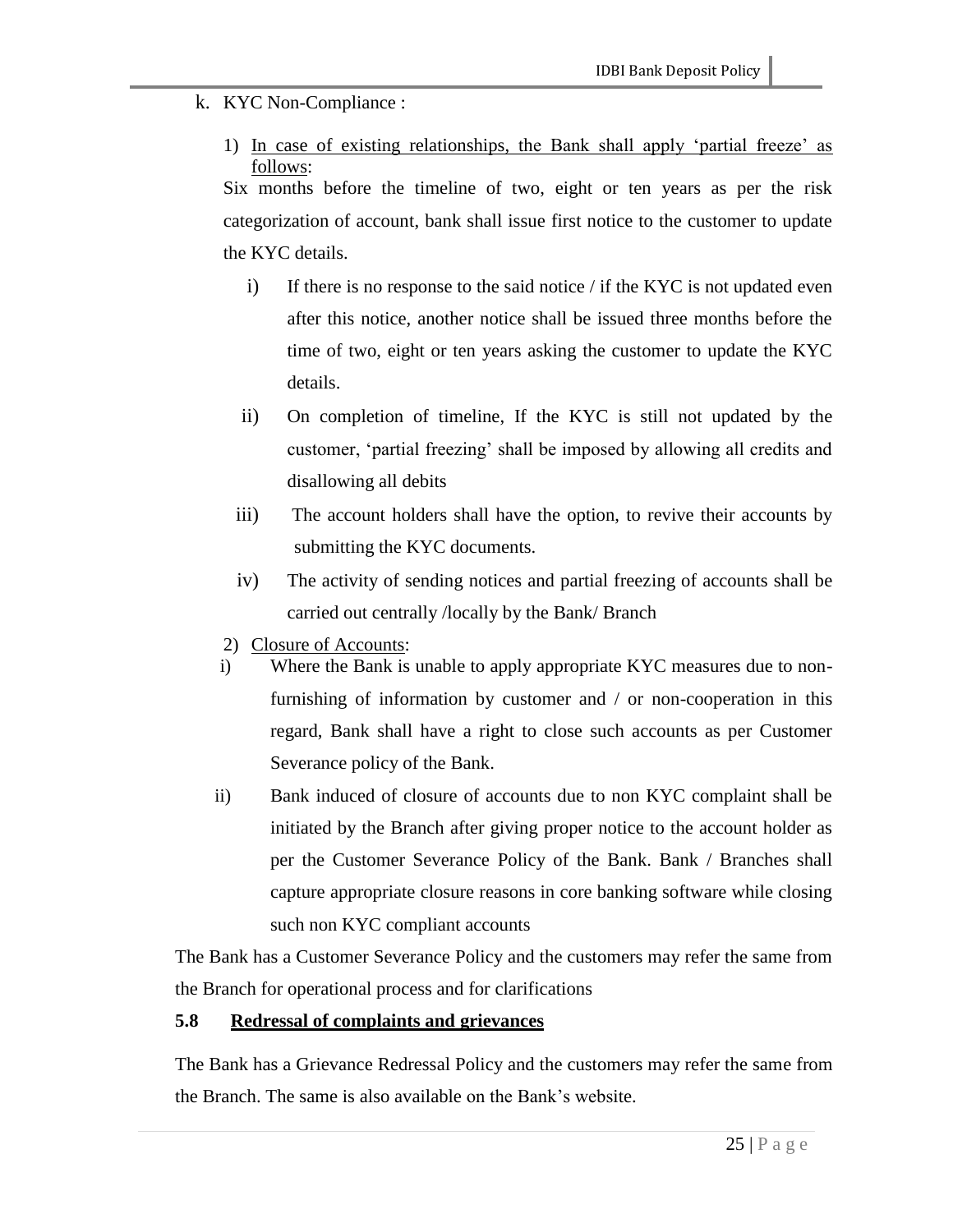## 6. **Non- Resident Deposit Accounts**

|              | <b>Particulars</b> | <b>Non-Resident</b><br>(External) Rupee<br><b>Account Scheme</b>                                                                                                                                                                                                                         | <b>Foreign Currency</b><br>(Non-Resident)<br><b>Account (Banks)</b> | <b>Non-Resident Ordinary Rupee</b><br><b>Account Scheme [NRO</b><br>Account]                                                                                                                                                                                                                                                                                                                                                          |
|--------------|--------------------|------------------------------------------------------------------------------------------------------------------------------------------------------------------------------------------------------------------------------------------------------------------------------------------|---------------------------------------------------------------------|---------------------------------------------------------------------------------------------------------------------------------------------------------------------------------------------------------------------------------------------------------------------------------------------------------------------------------------------------------------------------------------------------------------------------------------|
|              |                    | [NRE Account]                                                                                                                                                                                                                                                                            | Scheme [FCNR (B)                                                    |                                                                                                                                                                                                                                                                                                                                                                                                                                       |
|              |                    |                                                                                                                                                                                                                                                                                          | <b>Account</b>                                                      |                                                                                                                                                                                                                                                                                                                                                                                                                                       |
| $\mathbf{1}$ | <b>Eligibility</b> |                                                                                                                                                                                                                                                                                          |                                                                     |                                                                                                                                                                                                                                                                                                                                                                                                                                       |
|              |                    |                                                                                                                                                                                                                                                                                          |                                                                     | Non-Resident Indian (NRI): Non-resident Indian (NRI) means a person resident                                                                                                                                                                                                                                                                                                                                                          |
|              |                    | outside India who is a citizen of India or is a person of Indian origin. As per The Foreign                                                                                                                                                                                              |                                                                     |                                                                                                                                                                                                                                                                                                                                                                                                                                       |
|              |                    | Exchange Management Act, 1999 (FEMA) "Person" includes -                                                                                                                                                                                                                                 |                                                                     |                                                                                                                                                                                                                                                                                                                                                                                                                                       |
|              |                    | i) An individual,                                                                                                                                                                                                                                                                        |                                                                     |                                                                                                                                                                                                                                                                                                                                                                                                                                       |
|              |                    | ii) A Hindu undivided family,                                                                                                                                                                                                                                                            |                                                                     |                                                                                                                                                                                                                                                                                                                                                                                                                                       |
|              |                    | iii) A company,                                                                                                                                                                                                                                                                          |                                                                     |                                                                                                                                                                                                                                                                                                                                                                                                                                       |
|              |                    | iv) A firm,                                                                                                                                                                                                                                                                              |                                                                     |                                                                                                                                                                                                                                                                                                                                                                                                                                       |
|              |                    | v) An association of persons or a body of individuals, whether incorporated or not.<br>vi) Every artificial juridical person, not falling within any of the preceding sub-clauses<br>vii) Any agency, office or branch owned or controlled by such person                                |                                                                     |                                                                                                                                                                                                                                                                                                                                                                                                                                       |
|              |                    | Person of Indian Origin (PIO): A 'Person of Indian Origin (PIO)' is a person resident<br>outside India who is a citizen of any country other than Bangladesh or Pakistan or such<br>other country as may be specified by the Central Government, satisfying the following<br>conditions: |                                                                     |                                                                                                                                                                                                                                                                                                                                                                                                                                       |
|              |                    | Who was a citizen of India by virtue of the Constitution of India or the<br>a.<br>Citizenship Act, 1955 (57 of 1955); or                                                                                                                                                                 |                                                                     |                                                                                                                                                                                                                                                                                                                                                                                                                                       |
|              |                    | b. Who belonged to a territory that became part of India after the 15th day of<br>August, 1947; or                                                                                                                                                                                       |                                                                     |                                                                                                                                                                                                                                                                                                                                                                                                                                       |
|              |                    | c. Who is a child or a grandchild or a great grandchild of a citizen of India or of a<br>person referred to in clause (a) or (b); or                                                                                                                                                     |                                                                     |                                                                                                                                                                                                                                                                                                                                                                                                                                       |
|              |                    | d. Who is a spouse of foreign origin of a citizen of India or spouse of foreign origin<br>of a person referred to in clause (a) or (b) or $(c)$                                                                                                                                          |                                                                     |                                                                                                                                                                                                                                                                                                                                                                                                                                       |
|              |                    |                                                                                                                                                                                                                                                                                          |                                                                     | A PIO will include an 'Overseas Citizen of India' cardholder within the meaning of<br>Section 7(A) of the Citizenship Act, 1955. Such an OCI Card holder should also be a<br>person resident outside India. Opening of NRE accounts in the names of<br>individuals/entities of Bangladesh / Pakistan nationality / ownership require approval of<br>Reserve Bank of India. However, individuals of Bangladesh nationality can open an |
|              |                    |                                                                                                                                                                                                                                                                                          |                                                                     | NRO account subject to the individual(s) holding a valid visa and valid residential<br>permit issued by Foreigner Registration Office (FRO)/ Foreigner Regional Registration                                                                                                                                                                                                                                                          |
|              |                    |                                                                                                                                                                                                                                                                                          |                                                                     | Office (FRRO) concerned. The due diligence process while opening a deposit account of                                                                                                                                                                                                                                                                                                                                                 |
|              |                    | an NRI shall additionally involve establishing the NRI status of the client.                                                                                                                                                                                                             |                                                                     |                                                                                                                                                                                                                                                                                                                                                                                                                                       |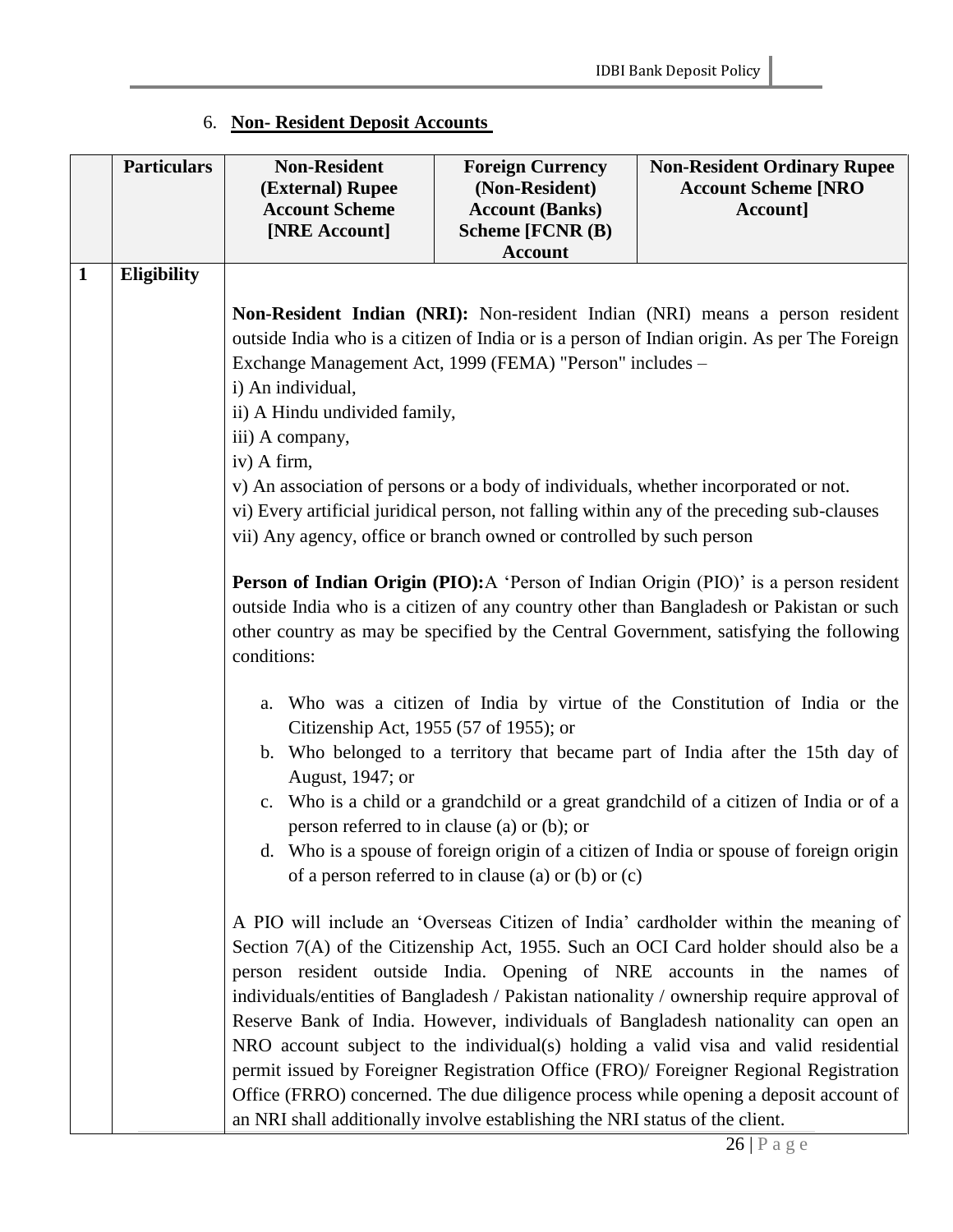IDBI Bank Deposit Policy

| $\boldsymbol{2}$ | of<br><b>Type</b><br><b>Account</b>                               | Savings, Current,<br>Recurring, Fixed<br>Deposit                                                                                                                                                              | Term Deposit only                                                                                                                                                                                       | Savings, Current, Recurring,<br><b>Fixed Deposit</b>                                                                                                                                                                                                                                                                                                                                                                                                                                                                                              |
|------------------|-------------------------------------------------------------------|---------------------------------------------------------------------------------------------------------------------------------------------------------------------------------------------------------------|---------------------------------------------------------------------------------------------------------------------------------------------------------------------------------------------------------|---------------------------------------------------------------------------------------------------------------------------------------------------------------------------------------------------------------------------------------------------------------------------------------------------------------------------------------------------------------------------------------------------------------------------------------------------------------------------------------------------------------------------------------------------|
| 3                | <b>Currency</b>                                                   | <b>Indian Rupees</b>                                                                                                                                                                                          | US Dollar ,Euro ,Pound<br>Sterling , AUD CAD, SGD<br>,HKD, CHF and JPY                                                                                                                                  | <b>Indian Rupees</b>                                                                                                                                                                                                                                                                                                                                                                                                                                                                                                                              |
| 4                | <b>Period</b><br>for<br>fixed<br>deposits                         | From one to ten years                                                                                                                                                                                         | For terms not less than 1<br>yr and not more than 5 yr                                                                                                                                                  | applicable<br>resident<br>As<br>to<br>accounts.                                                                                                                                                                                                                                                                                                                                                                                                                                                                                                   |
| 5                | <b>Taxability</b>                                                 | these deposits                                                                                                                                                                                                | Interest earned/accrued on NRE & FCNR term<br>deposits is tax free in India under the relevant<br>provisions of Income-tax Act, 1961 in India and<br>hence no tax at source is deductible in respect of | The Bank has statutory obligation<br>to deduct tax at source on any<br>interest paid / payable on NRO<br>SB/<br>Term<br>deposits<br>at<br>the<br>specified rates. The depositor can<br>claim the benefit of reduced rates<br>under Double<br>Tax<br>of<br>tax<br>Avoidance Agreement (DTAA),<br>which<br>India<br>has<br>with<br>the<br>of<br>various<br>governments<br>submitting<br>countries, by<br>the<br>documents prescribed by<br>the<br>bank at the beginning of every<br>financial year.                                                 |
| 6                | <b>Pre-mature</b><br>withdrawal<br><b>of</b><br>fixed<br>deposits | In compliance with RBI directives, no interest is<br>payable on pre-mature closure of NRE & FCNR<br>term deposits in less than a year.                                                                        |                                                                                                                                                                                                         | As applicable to resident deposits                                                                                                                                                                                                                                                                                                                                                                                                                                                                                                                |
| 7                | <b>Minimum</b><br><b>Deposit</b><br><b>Amount</b>                 | The<br>prescription<br>minimum balance under be<br>various types of NRE<br>deposits shall be as per<br>the applicable Schedule<br>Facilities (SOF) in<br>of<br>case of NRE SB / CA &<br>Rs.10,000 for NRE FD. | for $ FCNR$ (B) deposits can<br>for <sub>1</sub><br>accepted<br>minimum<br>amount US<br>1000<br>Dollar<br><b>or</b><br>equivalent in case of any<br>other currencies.                                   | The rules<br>and guidelines<br>of<br>resident<br>(domestic)<br>accounts<br>deposits), related to minimum<br>deposit are applicable to NRO<br>accounts.                                                                                                                                                                                                                                                                                                                                                                                            |
| 8                | Joint<br><b>Account</b>                                           |                                                                                                                                                                                                               | Attorney holder during the life time of the NRI/PIO account holder.                                                                                                                                     | Opening of joint NRE/FCNR (B) /NRO accounts can be permitted in the names of two<br>or more non-resident individuals who are persons of Indian nationality or origin. Non-<br>Resident Indian (NRI) may be permitted to open NRE/NRO/ FCNR (B) account with<br>their resident close relative (relative as defined in Section 2 (77) of the Companies Act<br>2013 read with rule 4 of the Companies (specification of definitions details) rules 2014)<br>on former or survivor basis. The resident relative can operate the account as a Power of |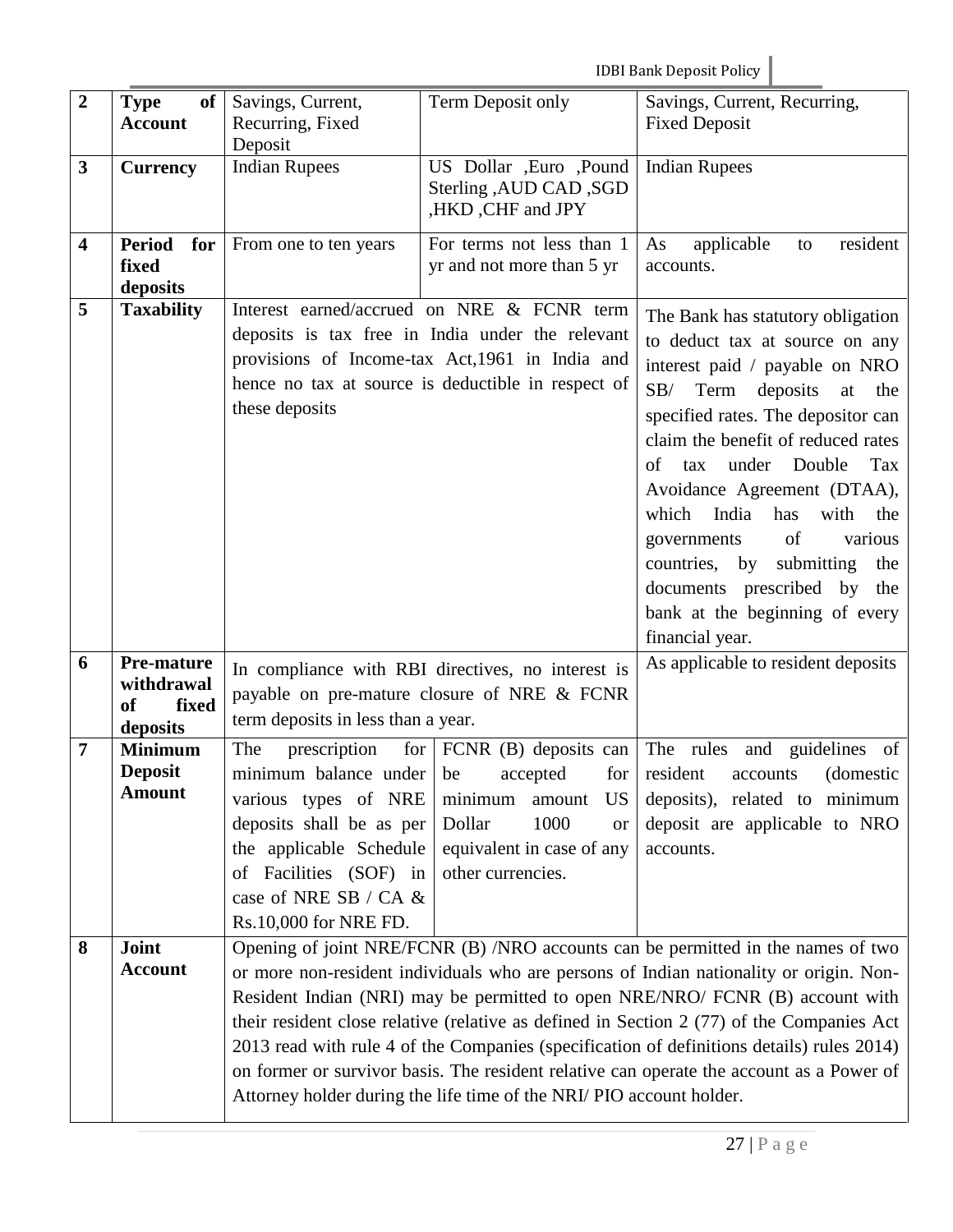| 9 | <b>Permissible</b> | Following credit transactions shall be allowed in<br>Credits in the NRO accounts |                                               |
|---|--------------------|----------------------------------------------------------------------------------|-----------------------------------------------|
|   | credits            | NRE accounts in conformity with conditions, if any,                              | shall be allowed by way of:                   |
|   |                    | laid down against each item.                                                     |                                               |
|   |                    | Proceeds of remittances to India in any                                          | • Credit balance in the existing              |
|   |                    | permitted currency through normal banking                                        | resident account at the time of               |
|   |                    | channels                                                                         | re-designation of the resident                |
|   |                    | Proceeds of personal cheques drawn by the                                        | account as NRO account.                       |
|   |                    | account holder on his foreign currency account                                   | Proceeds of remittances from<br>$\bullet$     |
|   |                    | and bank drafts payable in any permitted                                         | outside India through normal                  |
|   |                    | currency including instruments expressed in                                      | banking channels received in                  |
|   |                    | Indian rupees for which reimbursement is                                         | permitted<br>foreign<br>any                   |
|   |                    | received in foreign currency, deposited by the                                   | currency.                                     |
|   |                    | account holder, provided the bank is satisfied                                   | Any foreign currency, which                   |
|   |                    | that the account holder is still resident outside                                | is freely convertible, tendered               |
|   |                    | India and drafts are standing / endorsed in the                                  | by the account holder during                  |
|   |                    | name of the account holder.                                                      | his temporary visit to India.                 |
|   |                    | Proceeds of account payee cheques, demand                                        | Foreign currency exceeding                    |
|   |                    | drafts / bankers' cheques, issued against                                        | USD 5000 or its equivalent in                 |
|   |                    | encashment of foreign currency, where the                                        | the form of cash should be                    |
|   |                    | instruments issued to the NRE account holder                                     | supported<br>by<br>currency                   |
|   |                    | are supported by encashment certificate issued                                   | declaration form. Rupee funds                 |
|   |                    | by Authorised Dealer Category-I / Category-II.                                   | should<br>be<br>supported<br>by               |
|   |                    | Proceeds of foreign currency / bank notes                                        | encashment certificate, if they               |
|   |                    | tendered by account holder during his temporary                                  | represent funds brought from                  |
|   |                    | visit to India, provided (a) the amount was                                      | outside India.                                |
|   |                    | declared on a Currency Declaration Form                                          | Transfers from rupee accounts                 |
|   |                    | (CDF), where applicable, and (b) the notes are                                   | of non-resident banks                         |
|   |                    | tendered to the bank in person by the account                                    | Legitimate dues in India of the               |
|   |                    | holder himself/herself and the bank is satisfied                                 | account holder. This includes                 |
|   |                    | that account holder is a person resident outside<br>India.                       | like<br>income<br>current<br>rent,            |
|   |                    | Transfers from other NRE / FCNR (B) accounts.                                    | dividend, pension,<br>interest,<br>etc.       |
|   |                    | Interest accruing on the funds held in the<br>$\bullet$                          | Sale<br>proceeds<br>of<br>assets<br>$\bullet$ |
|   |                    | account.                                                                         | including immovable property                  |
|   |                    | Interest Earned on NRO accounts (Savings &                                       | acquired out of rupee/foreign                 |
|   |                    | Fixed Deposits) held with IDBI Bank may be                                       | currency funds or by way of                   |
|   |                    | credited to NRE accounts held with IDBI Bank,                                    | legacy/inheritance.                           |
|   |                    | if requested by the customer, after confirming                                   | Transfer<br>from<br>existing<br>$\bullet$     |
|   |                    | that appropriate TDS has been deducted on the                                    | NRO/NRE/FCNR (B) account                      |
|   |                    | interest earned.                                                                 | of the account holder.                        |
|   |                    | Other current income viz. dividend, rent, etc                                    | Resident individual may make<br>$\bullet$     |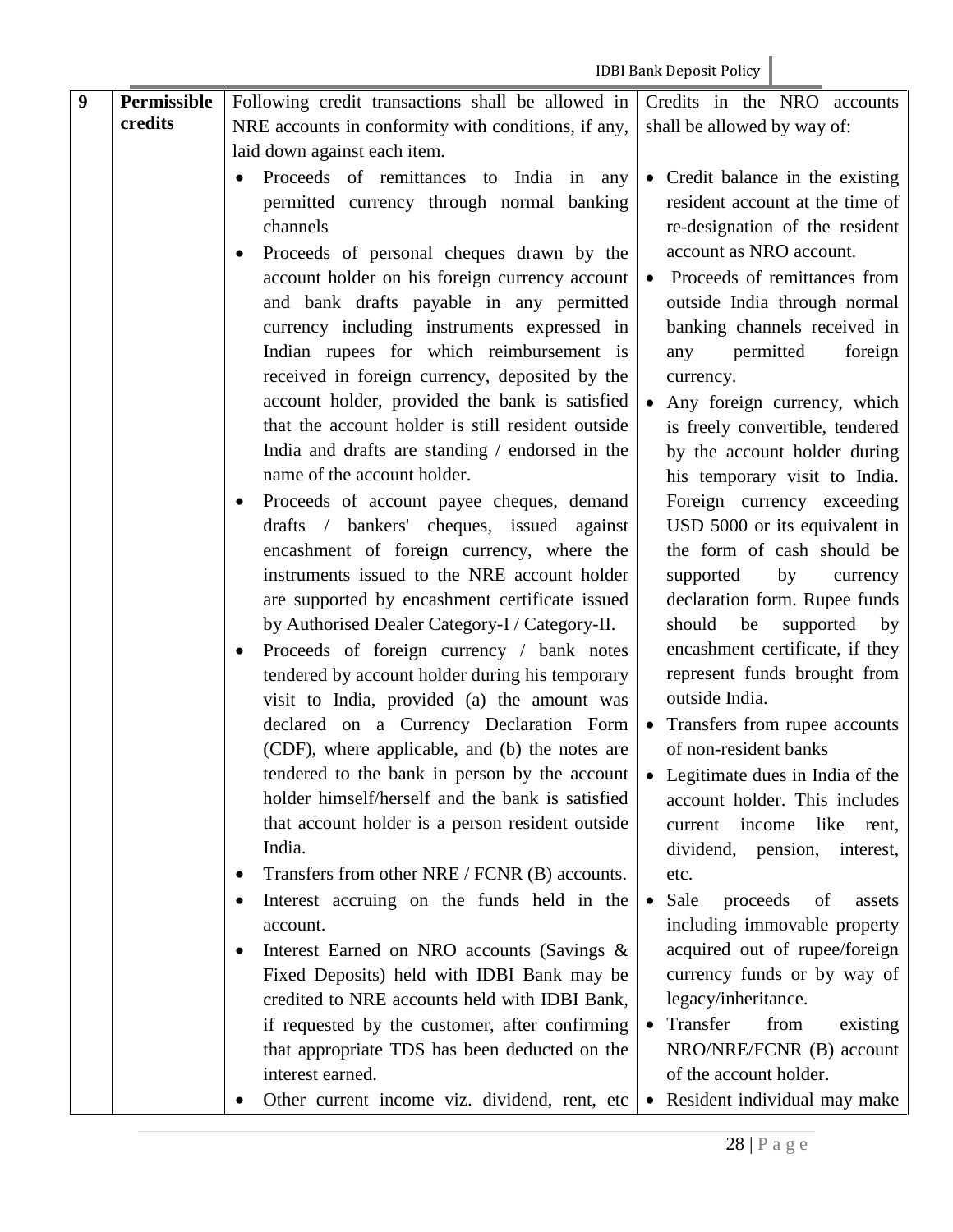may be credited to the NRE accounts, if requested by the customer, after obtaining certificate from Chartered Accountant in Form 15 CA & 15 CB stating that necessary tax has been deducted / paid / provided for as the case may be.

- Interest on Government securities and dividend on units of mutual funds, provided the securities / units were purchased by debit to account holder"s NRE / FCNR (B) account or out of inward remittance through normal banking channels.
- Maturity proceeds of Government dated securities / Treasury bills, sale proceeds of units received from domestic mutual funds, Bonds issued by a PSU in India and other investments permitted for NRIs on repatriation basis provided the securities / units were originally purchased by debit to account holder"s NRE / FCNR (B) account or out of remittances received from abroad.
- Refund of share / debenture subscriptions to new issues of Indian companies or portion thereof, if the amount of subscription was paid earlier from the same account or from another NRE / FCNR (B) account of the account holder or by remittance from abroad through normal banking channels
- Refund of application / earnest money made by the house building agencies on account of nonallotment of flat / plot, together with interest if any, (net of income tax payable thereon) provided the original payment was made out of NRE / FCNR (B) account of the account holder or by remittance from abroad through normal banking channel to the house building agencies
- Any other transaction, if covered under general or special permission granted by Reserve Bank of India subject to compliance with conditions, if any, laid down by it.
- No credit to NRE account by deposit of INR cash is allowed

a rupee gift to a NRI/PIO who is a close relative of the resident individual [Close relative as defined in Section 2 (77) of the Companies Act 2013 read with rule 4 of the Companies (specification of definitions details) rules 2014] by way of crossed cheque /electronic transfer. The gift amount should be within the overall limit per financial year as permitted under the Liberalised Remittance Scheme (LRS) for a resident individual.

 Resident individual may lend to a Non-resident Indian (NRI)/ Person of Indian Origin (PIO) close relative [means relative as defined in Section 2 (77) of the Companies Act 2013 read with rule 4 of the Companies (specification of definitions details) rules 2014] by way of crossed cheque /electronic transfer, subject to conditions within the overall limit under the Liberalised Remittance Scheme per financial year available for a resident individual. The loan amount should be credited to the NRO a/c of the NRI /PIO.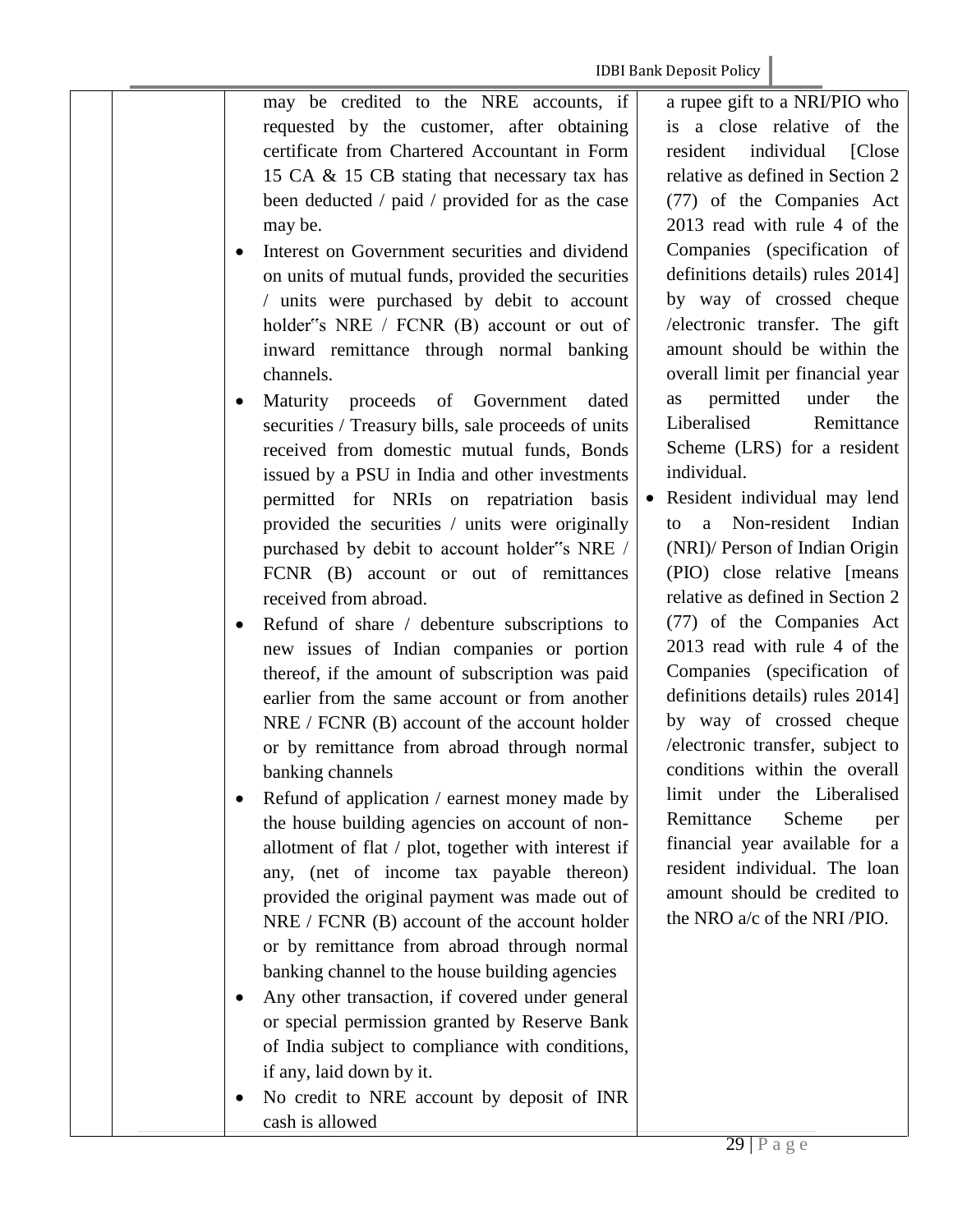| 10 | <b>Permissible</b>         | Following debit transactions may be allowed in $\bullet$                                |  | All local payments in rupees                                 |
|----|----------------------------|-----------------------------------------------------------------------------------------|--|--------------------------------------------------------------|
|    | <b>Debits</b>              | NRE accounts:                                                                           |  | including<br>payments<br>for                                 |
|    |                            | Local disbursements.<br>$\bullet$                                                       |  | investments in India subject                                 |
|    |                            | Remittances abroad.<br>$\bullet$                                                        |  | compliance with<br>the<br>to                                 |
|    |                            | Transfer to other NRE / FCNR (B) accounts of<br>$\bullet$                               |  | relevant regulations made by                                 |
|    |                            | the account holder or any other person eligible                                         |  | the Reserve Bank.                                            |
|    |                            | to maintain such account and also to NRO                                                |  |                                                              |
|    |                            | account                                                                                 |  | Remittance outside India of                                  |
|    |                            | Investments in shares / securities / commercial                                         |  | current income like rent,                                    |
|    |                            | paper of an Indian company and other                                                    |  | dividend, pension, interest,<br>etc. in India of the account |
|    |                            | investments permitted on repatriation basis or                                          |  | holder.                                                      |
|    |                            | for purchase of immovable property in India                                             |  |                                                              |
|    |                            | provided such investment / purchase is covered $\vert_{\bullet}$                        |  | Remittance up to USD One                                     |
|    |                            | by general / special permission granted by                                              |  | million, per financial year                                  |
|    |                            | Reserve Bank of India.                                                                  |  | -March)<br>for<br>(April)<br>all                             |
|    |                            | Any other transaction generally or specially<br>٠                                       |  | bonafide purposes, to the                                    |
|    |                            | permitted by Reserve Bank of India.                                                     |  | satisfaction of the authorised                               |
|    |                            |                                                                                         |  | dealer bank.                                                 |
|    |                            |                                                                                         |  | Transfer to NRE account of                                   |
|    |                            |                                                                                         |  | NRI within the overall ceiling                               |
|    |                            |                                                                                         |  | of USD one million per                                       |
|    |                            |                                                                                         |  | financial year subject to                                    |
|    |                            |                                                                                         |  | payment of tax, as applicable                                |
| 11 | Repatriabil                | Entire balance (Principal $&$ Interest) is freely                                       |  | Not repatriable except for all                               |
|    | ity                        | repatriable.                                                                            |  | current income.                                              |
|    |                            |                                                                                         |  |                                                              |
|    |                            |                                                                                         |  | Balances in an NRO account of                                |
|    |                            |                                                                                         |  | NRIs/ PIOs are remittable up to                              |
|    |                            |                                                                                         |  | USD 1 (one) million per financial                            |
|    |                            |                                                                                         |  | year (April-March) along with                                |
|    |                            |                                                                                         |  | their other eligible assets.                                 |
| 12 | <b>Change</b><br>in        | All the resident Indian accounts needs to be either closed or converted to NRO account. |  |                                                              |
|    | residential<br>status from | Accordingly, TDS will also be applicable on all accounts.                               |  |                                                              |
|    | resident to                |                                                                                         |  |                                                              |
|    | non-                       |                                                                                         |  |                                                              |
|    | resident                   |                                                                                         |  |                                                              |
| 13 | Change of                  | All the NRI Savings Bank Account and Term Deposit shall be either closed or converted   |  |                                                              |
|    | <b>Status from</b><br>Non- | to Resident Indian Account. TDS would be applicable as per the Resident Indian          |  |                                                              |
|    | <b>Resident to</b>         | Scheme. FCNR (B) deposit can be maintained till maturity.                               |  |                                                              |
|    | <b>Resident</b>            |                                                                                         |  |                                                              |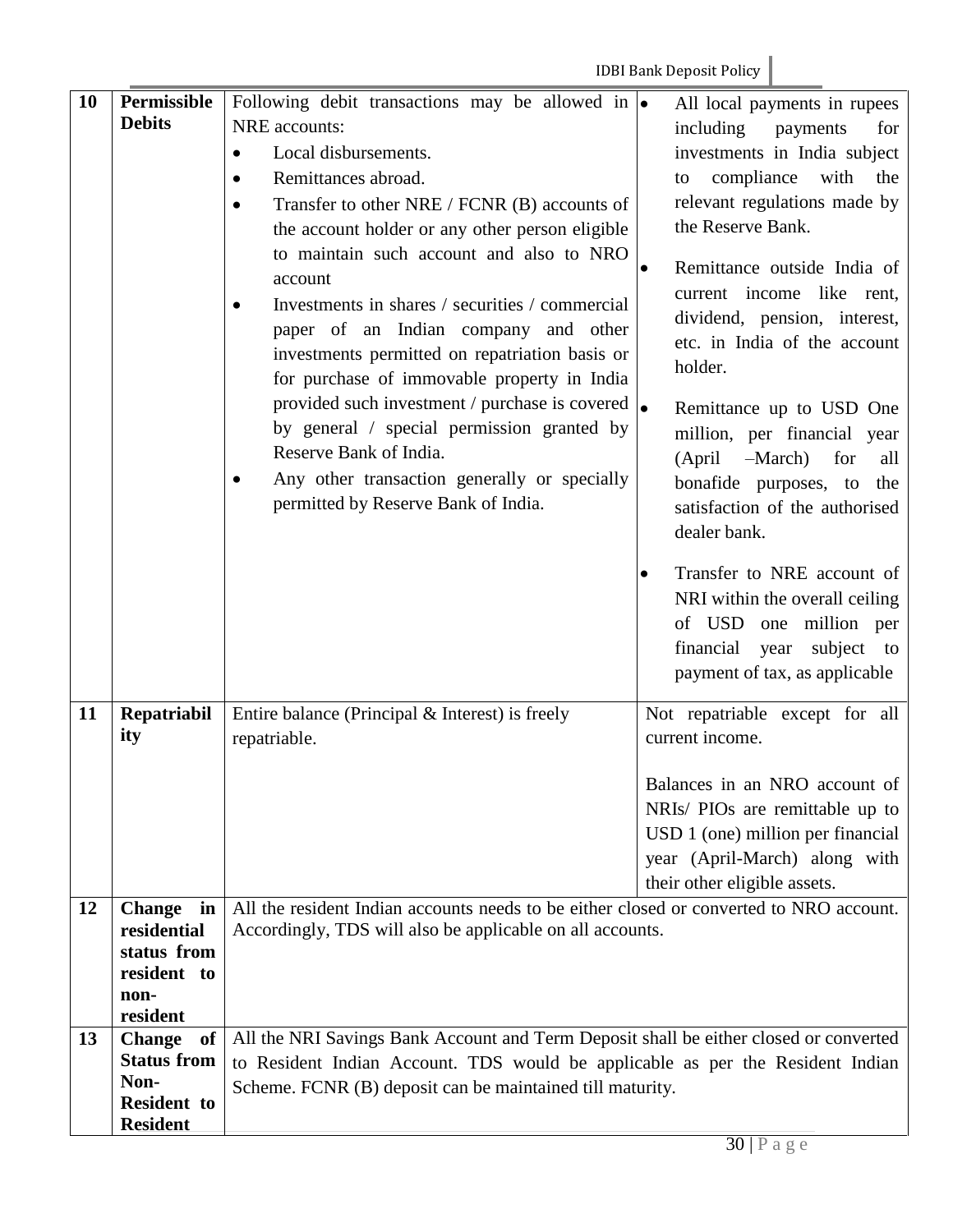| 14 | <b>Operations</b> | Bank may allow operations on NRE accounts<br>$\bullet$  | Bank may allow operations on an           |  |
|----|-------------------|---------------------------------------------------------|-------------------------------------------|--|
|    | by                | by residents in terms of mandate granted in the         | NRO account by Mandate Holder             |  |
|    | <b>Mandate</b>    | residents favour by the non-resident account            | granted in favour of a resident by        |  |
|    | Holder            | holders, provided they are restricted to                | non-resident<br>individual<br>the         |  |
|    |                   | withdrawals for local payments.                         | account holder provided such              |  |
|    |                   | The resident mandate holders shall not,                 | operations are restricted to:             |  |
|    |                   | however, be allowed to repatriate outside India         | All local payments in Rupees<br>$\bullet$ |  |
|    |                   | funds held in the accounts under any                    | including<br>for<br>payments              |  |
|    |                   | circumstances to third parties or make payment          | eligible investments subject to           |  |
|    |                   | by way of gifts to a resident on behalf of the          | compliance<br>with<br>relevant            |  |
|    |                   | account holder or transfer funds from the               | regulations<br>made<br>by<br>the          |  |
|    |                   | account to another NRE account.                         | Reserve Bank; and                         |  |
|    |                   | The mandate holder may however remit funds<br>$\bullet$ | Remittance outside India of<br>$\bullet$  |  |
|    |                   | through normal banking channels to the                  | current income in India of the            |  |
|    |                   | account holder himself.                                 | non-resident<br>individual                |  |
|    |                   |                                                         | holder,<br>net<br>account<br>of           |  |
|    |                   |                                                         | applicable taxes. The mandate             |  |
|    |                   |                                                         | holder is not permitted to                |  |
|    |                   |                                                         | repatriate outside India funds            |  |
|    |                   |                                                         | held in the account other than            |  |
|    |                   |                                                         | to the non-resident individual            |  |
|    |                   |                                                         | account holder nor to make                |  |
|    |                   |                                                         | payment by way of gift to a               |  |
|    |                   |                                                         | resident on behalf of the non-            |  |
|    |                   |                                                         | resident account holder or                |  |
|    |                   |                                                         | transfer<br>from<br>funds<br>the          |  |
|    |                   |                                                         | another<br><b>NRO</b><br>account<br>to    |  |
|    |                   |                                                         | account.                                  |  |

## **7. Effective date of FCNR Deposit**

The effective date of commencement and payment of interest on FCNR (B) deposits should be determined as per the guidelines given below:

- When the amount for the deposit is remitted into our Nostro A/c. From the date of credit to our Nostro Account
- When the amount for the deposit is by means of cheque From the date of credit to our Nostro Account.
- When the amount for the deposit is from renewal or from existing deposit (NRE a/c) - From date of closing of existing deposit or from the date of debit to NRE a/c. as the case may be.